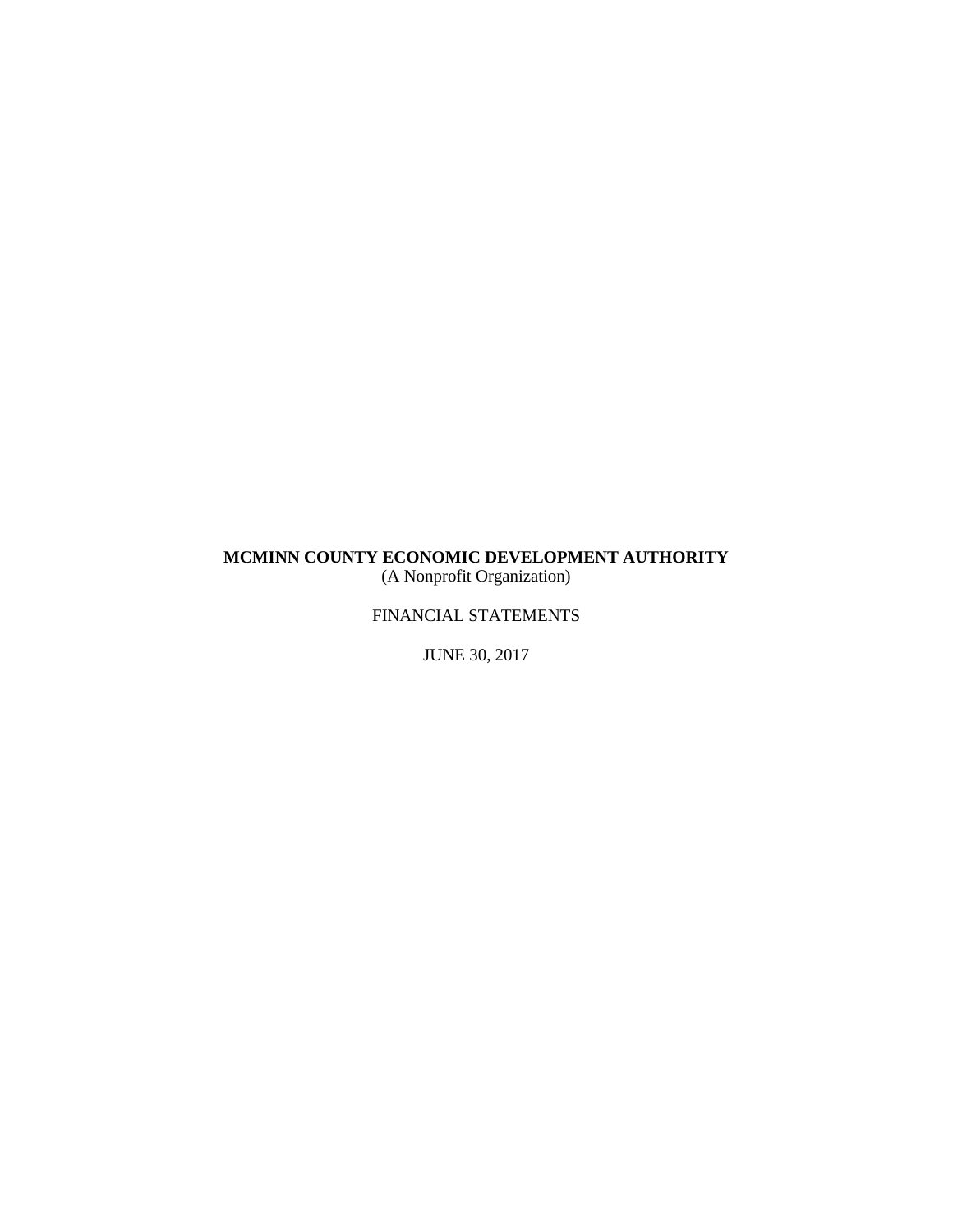(A Nonprofit Organization) TABLE OF CONTENTS JUNE 30, 2017

|                                                                                                                                                                                                                          | PAGE      |
|--------------------------------------------------------------------------------------------------------------------------------------------------------------------------------------------------------------------------|-----------|
| <b>INTRODCTORY SECTION:</b><br>List of Principal Officials                                                                                                                                                               | 1         |
| FINANCIAL SECTION:<br><b>INDEPENDENT AUDITORS' REPORT</b>                                                                                                                                                                | $2 - 3$   |
| Management's Discussion and Analysis                                                                                                                                                                                     | $4 - 7$   |
| <b>BASIC FINANCIAL STATEMENTS:</b>                                                                                                                                                                                       |           |
| <b>Statement of Net Position</b>                                                                                                                                                                                         | 8         |
| Statement of Revenues, Expenses and Change in Net Position                                                                                                                                                               | 9         |
| <b>Statement of Cash Flows</b>                                                                                                                                                                                           | 10        |
| <b>Notes to Financial Statements</b>                                                                                                                                                                                     | $11 - 20$ |
| REQUIRED SUPPLEMENTARY INFORMATION:                                                                                                                                                                                      |           |
| Schedule of Changes in Net Pension Liability (Asset) and Related<br>Ratios Based on Participation in the Public Employee Pension<br>Plan of TCRS                                                                         | $21 - 22$ |
| Schedule of Contributions Based on Participation in the Public<br><b>Employee Pension Plan of TCRS</b>                                                                                                                   | 22        |
| Notes to Required Supplementary Schedules presented on pages 21-22                                                                                                                                                       | 23        |
| Independent Auditors' Report on Internal Control over Financial Reporting<br>and on Compliance and Other Matters based in an Audit of Financial<br>Statements Performed in Accordance with Government Auditing Standards | $24 - 25$ |
| Schedule of Findings and Questioned Costs                                                                                                                                                                                | 26        |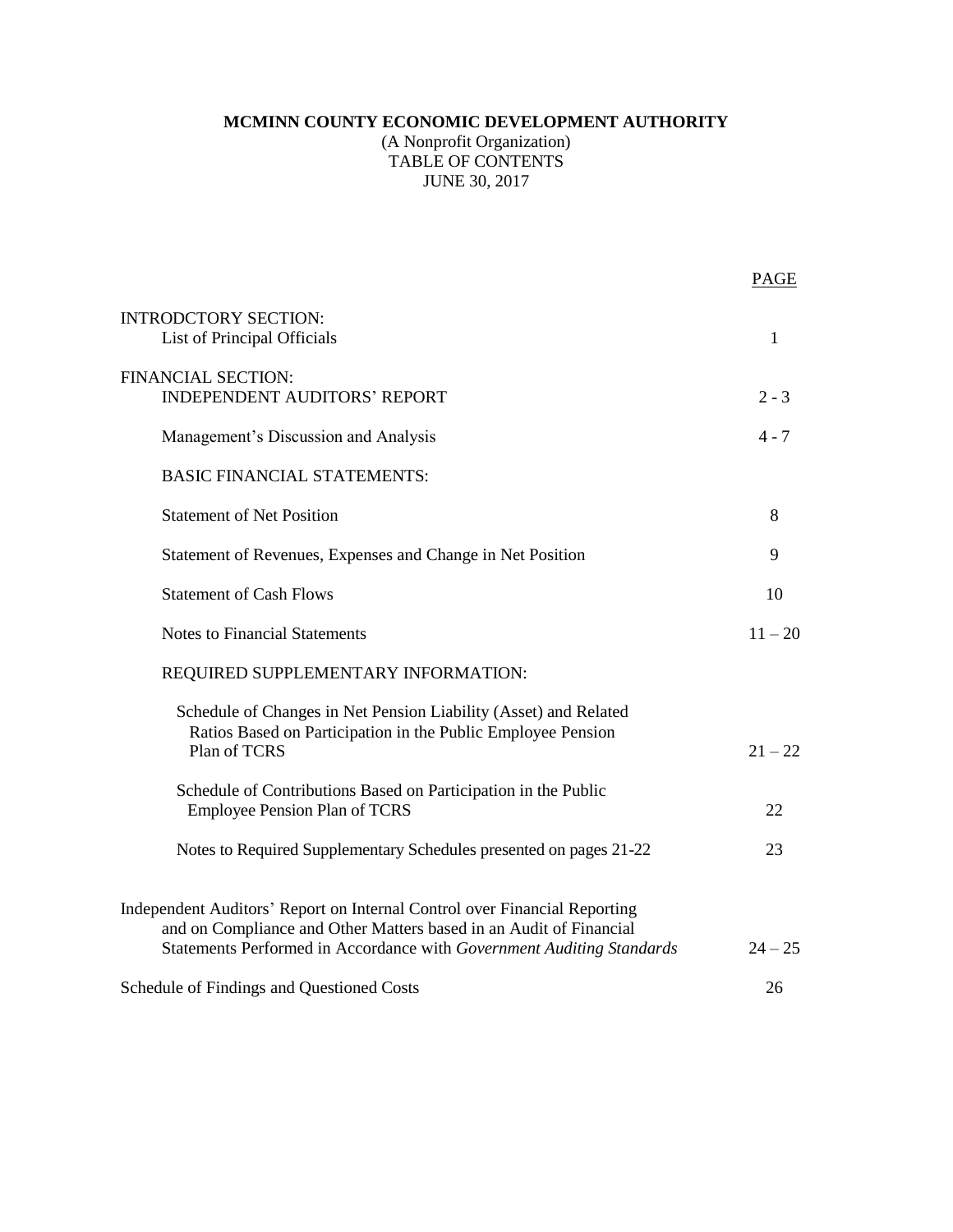INTRODUCTORY SECTION

June 30, 2017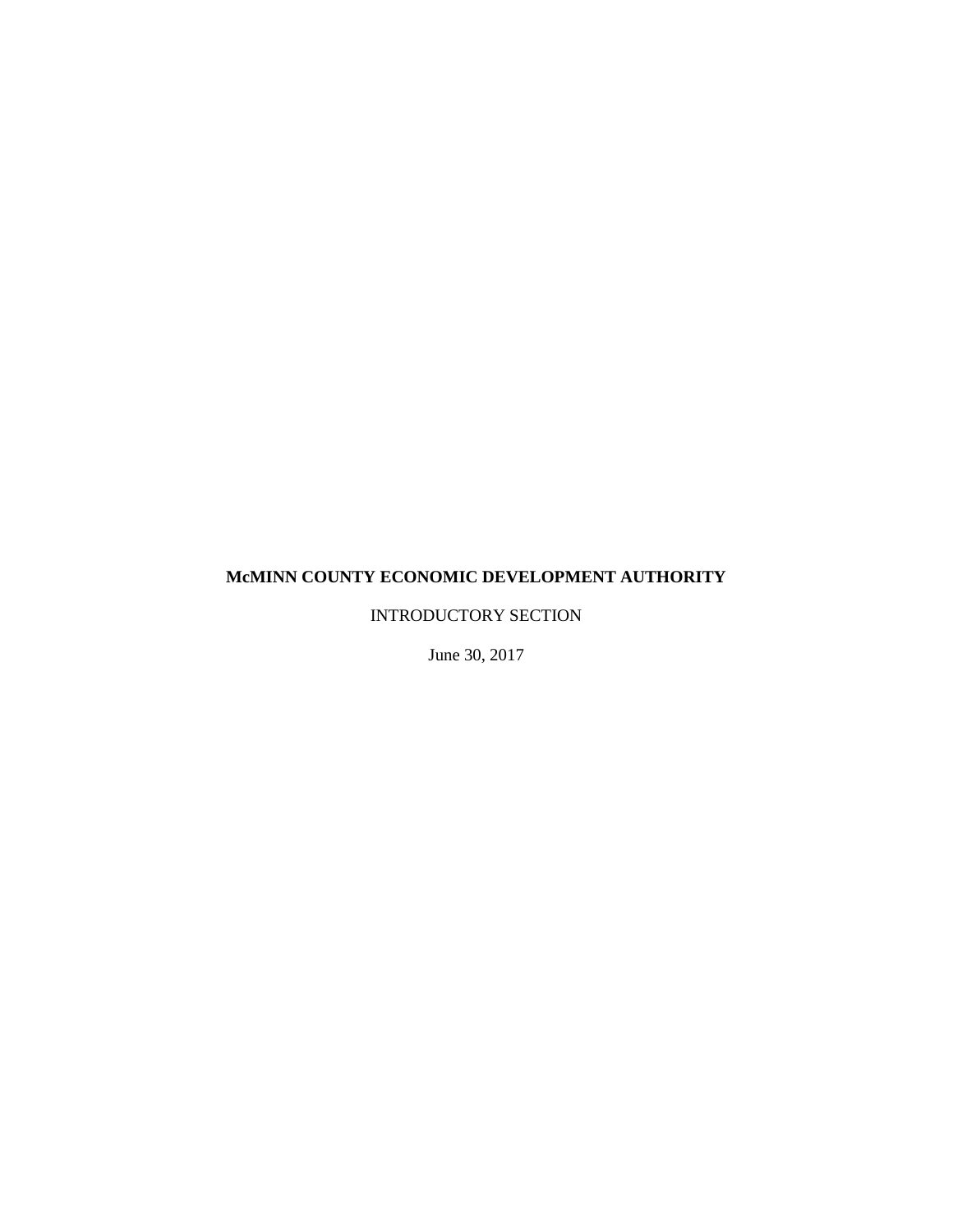(A Nonprofit Organization) LIST OF PRINCIPAL OFFICIALS JUNE 30, 2017

#### **Staff**

Kathy Price – Executive Director Amanda Coleman – Administrative Assistant

#### **Board of Officers**

David Alley – President Will Estes – Vice President Farah Reynolds – Treasurer Thom Johnson – Past President

#### **Board Members**

#### **Funding Agencies Board Members**

John Gentry, McMinn County Mayor David Crews, McMinn County Commissioner Chuck Burris, City of Athens Mayor Bob Lambert, Jr., City of Etowah Eric Newberry, Athens Utilities Board John Goins, Etowah Utilities Board

#### **General Membership Board Members**

Porter Clark Scott Moore Jason Housley Rhonda Owens Scott Cass Chuck Gilreath Steve Keylor Sherry McKee

## **Greenbelt Property Owner Board Member**

Jerry Smith

#### **Ex-officio Voting Members**

Rob Preston Stewart Smith Dr. Bill Seymour Durant Tullock

#### **Ex-officio Non-voting Members**

Tina Tuggle, City Manager, City of Etowah Seth Sumner, City of Athens Mike Bell, State Senator John Forgety, State Representative Bob Cass, City of Englewood Lois Preece, City of Niota Jeff Schumacher, Daily Post - Athenian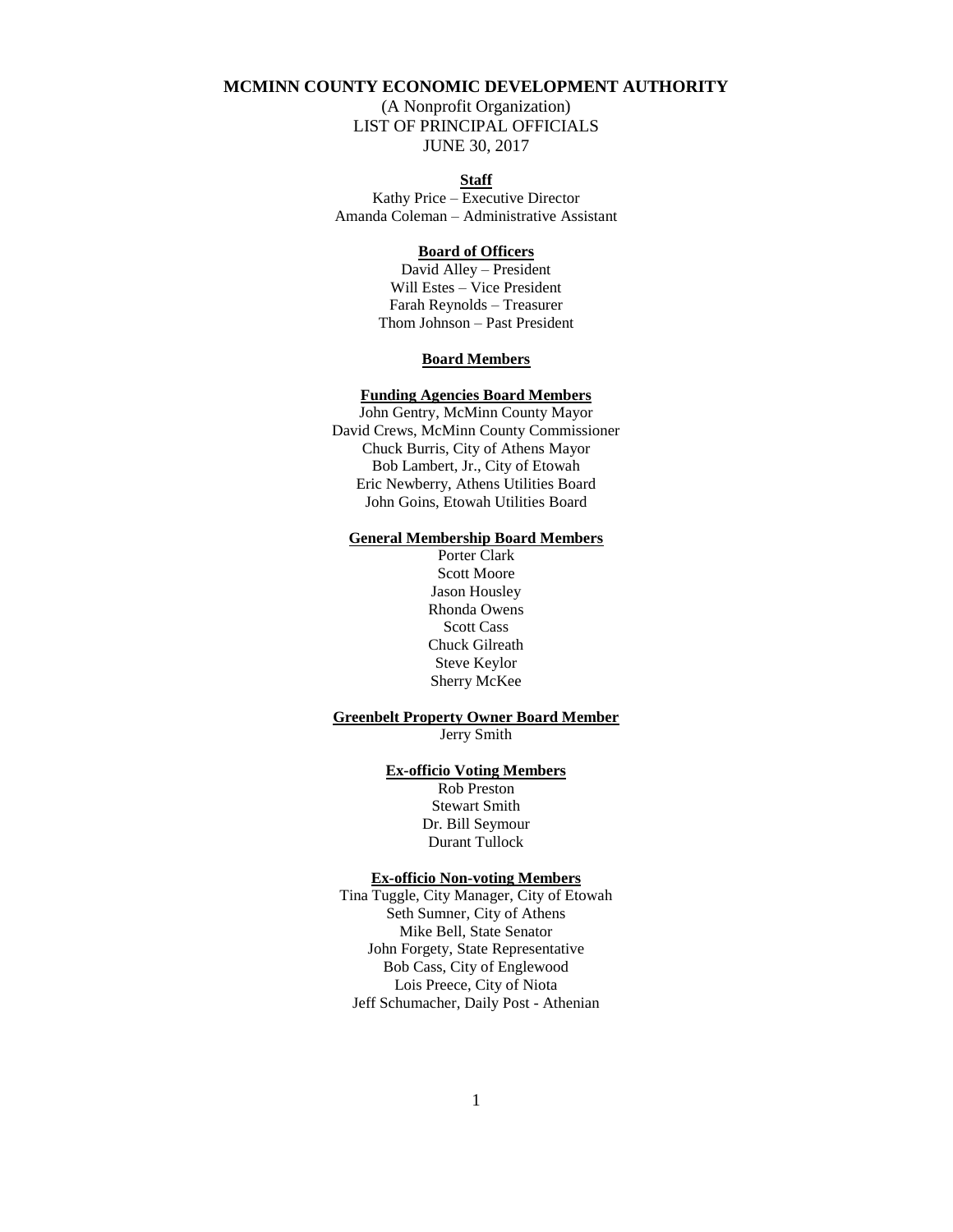FINANCIAL SECTION

June 30, 2017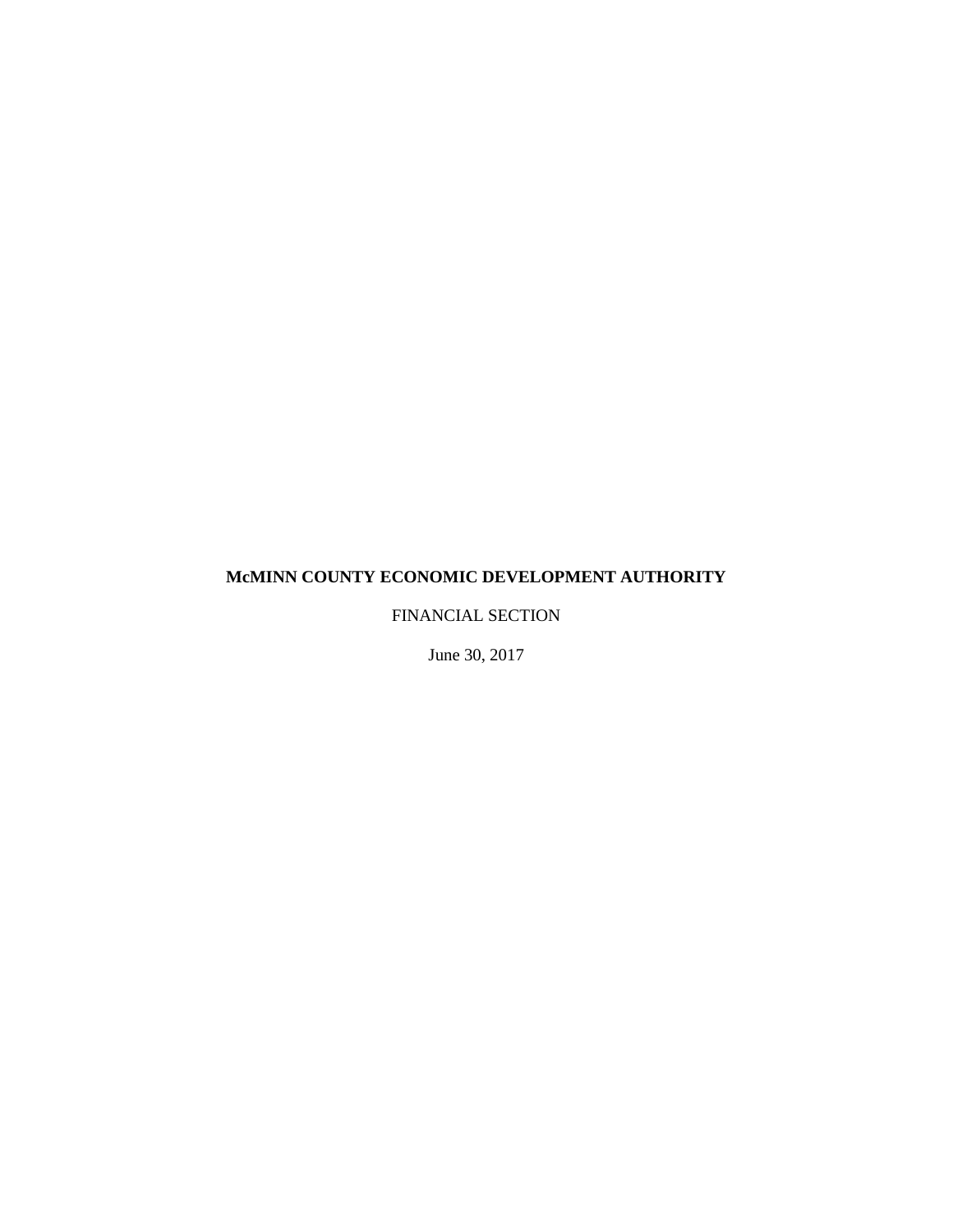

428 Marilyn Lane

Joe S. Ingram, CPA (1948 – 2011) Alcoa, Tennessee 37701 Telephone Lonas D. Overholt, CPA 865-984-1040 Robert L. Bean, CPA Facsimile Service Controllers and the service of the service of the service of the service of the service of the service of the service of the service of the service of the service of the service of the

865-982-1665

### INDEPENDENT AUDITORS' REPORT

To the Board of Trustees of McMinn County Economic Development Authority

### **Report on the Financial Statements**

We have audited the accompanying financial statements of the business-type activities of McMinn County Economic Development Authority (the "Authority") (a nonprofit organization), as of June 30, 2017, and the related notes to the financial statements, which collectively comprise the Authority's basic financial statements as listed in the table of contents.

#### **Management's Responsibility for the Financial Statements**

Management is responsible for the preparation and fair presentation of these financial statements in accordance with accounting principles generally accepted in the United States of America; this includes the design, implementation, and maintenance of internal control relevant to the preparation and fair presentation of financial statements that are free from material misstatement, whether due to fraud or error.

### **Auditor's Responsibility**

Our responsibility is to express an opinion on these financial statements based on our audit. We conducted our audit in accordance with auditing standards generally accepted in the United States of America, and the standards applicable to financial audits contained in *Government Auditing Standards* issued by the Comptroller General of the United States of America. Those standards require that we plan and perform the audit to obtain reasonable assurance about whether the financial statements are free from material misstatement.

An audit involves performing procedures to obtain audit evidence about the amounts and disclosures in the financial statements. The procedures selected depend on the auditor's judgment, including the assessment of the risks of material misstatement of the financial statements, whether due to fraud or error. In making those risk assessments, the auditor considers internal control relevant to the entity's preparation and fair presentation of the financial statements in order to design audit procedures that are appropriate in the circumstances, but not for the purpose of expressing an opinion on the effectiveness of the entity's internal control. Accordingly, we express no such opinion. An audit also includes evaluating the appropriateness of accounting policies used and the reasonableness of significant accounting estimates made by management, as well as evaluating the overall presentation of the financial statements.

We believe that the audit evidence we have obtained is sufficient and appropriate to provide a basis for our audit opinions.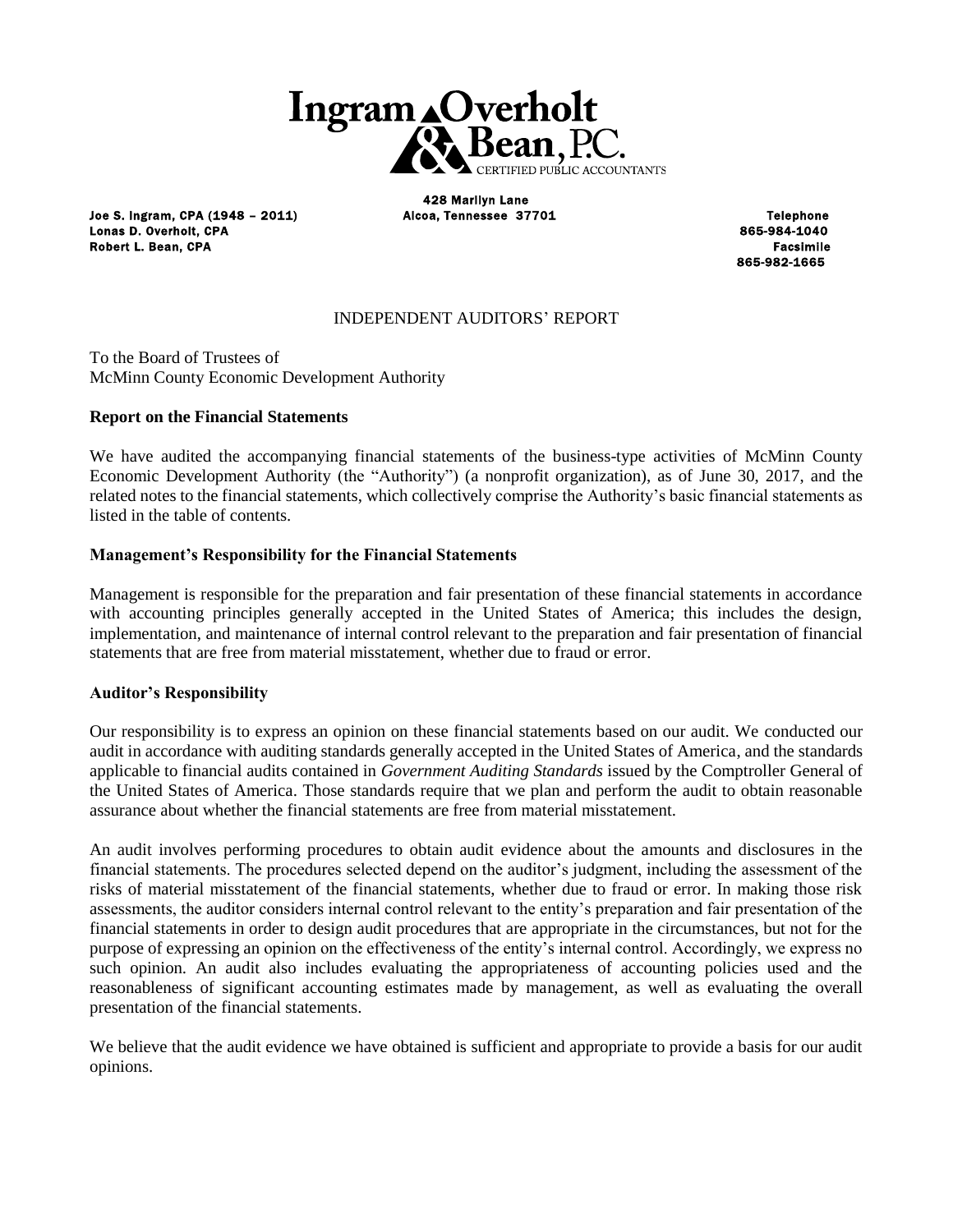### **Opinion**

In our opinion, the financial statements referred to above present fairly, in all material respects, the respective financial position of the business-type activities of the McMinn County Economic Development Authority, as of June 30, 2017, and the respective changes in financial position and cash flows thereof, for the year then ended in accordance with accounting principles generally accepted in the United States of America.

#### **Other Matters**

#### *Required Supplementary Information*

Accounting principles generally accepted in the United States of America require that the Management Discussion and Analysis on pages  $4 - 7$ , and required supplementary schedules on pages  $21 - 23$  be presented to supplement the basic financial statements. Such information, although not a part of the basic financial statements, is required by the Governmental Accounting Standards Board who considers it to be an essential part of financial reporting for placing the basic financial statements in an appropriate operational, economic, or historical context. We have applied certain limited procedures to the required supplementary information in accordance with auditing standards generally accepted in the United States of America, which consisted of inquiries of management about the methods of preparing the information and comparing the information for consistency with management's responses to our inquiries, the basic financial statements, and other knowledge we obtained during our audit of the basic financial statements. We do not express an opinion or provide any assurance on the information because the limited procedures do not provide us with sufficient evidence to express an opinion or provide any assurance.

### *Other Information*

Our audit was conducted for the purpose of forming an opinion on the financial statements that collectively comprise the McMinn County Economic Development Authority's basic financial statements. The Introductory Section is presented for purposes of additional analysis and is not a required part of the basic financial statements. The Introductory Section has not been subjected to the auditing procedures applied in the audit of the basic financial statements, and accordingly, we do not express an opinion or provide any assurance on it.

### **Other Reporting Required by Government Auditing Standards**

In accordance with *Government Auditing Standards*, we have also issued our report dated November 29, 2017 on our consideration of the Authority's internal control over financial reporting and on our tests of its compliance with certain provisions of laws, regulations, contracts, and grant agreements and other matters. The purpose of that report is to describe the scope of our testing of internal control over financial reporting and compliance and the results of that testing, and not to provide an opinion on internal control over financial reporting or on compliance. That report is an integral part of an audit performed in accordance with *Government Auditing Standard's* in considering the Authority's internal control over financial reporting and compliance.

# *Ingram, Overholt & Bean, PC*

Alcoa, Tennessee November 29, 2017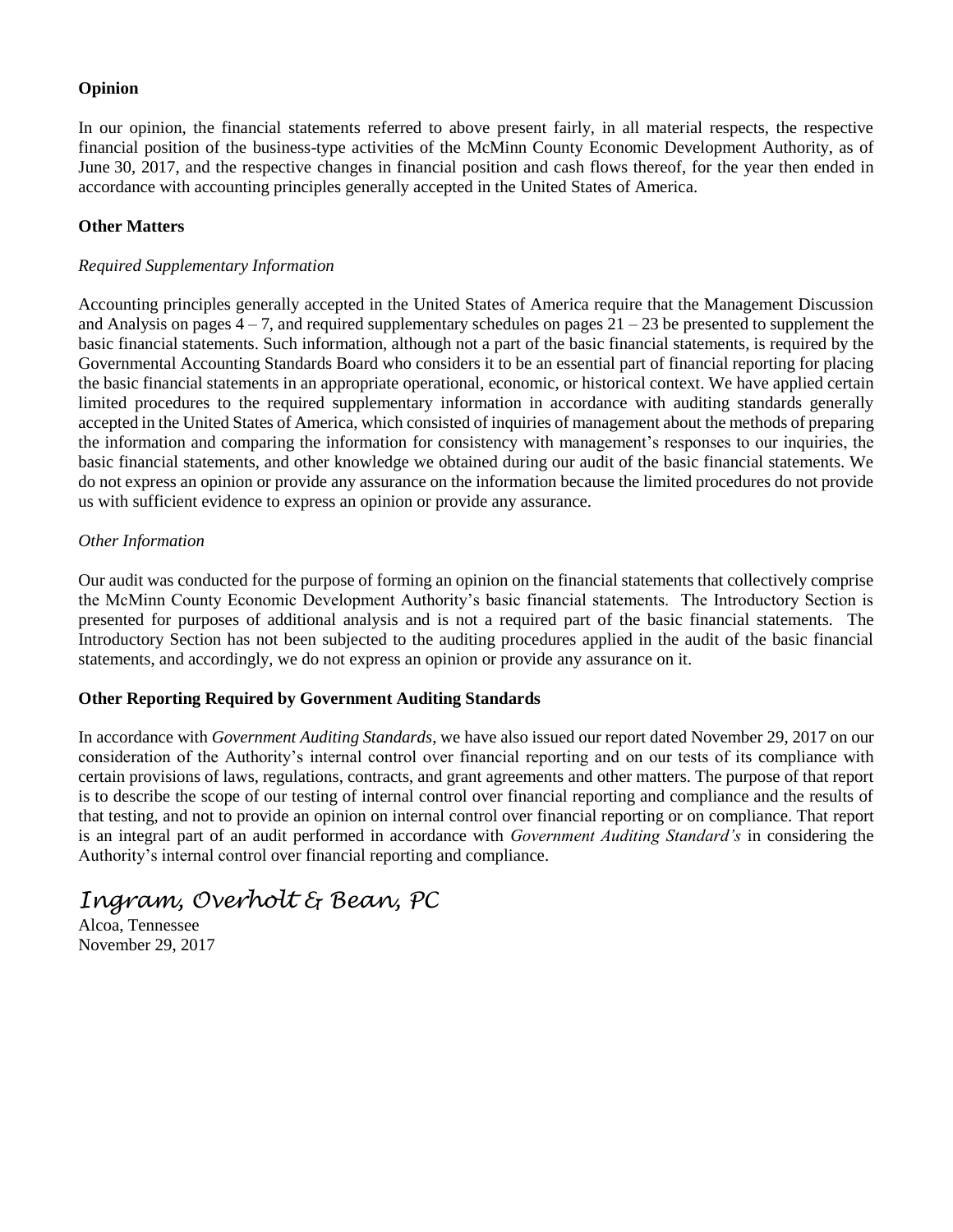MANAGEMENT'S DISCUSSION AND ANALYSIS (REQUIRED SUPPLEMENTARY INFORMATION)

June 30, 2017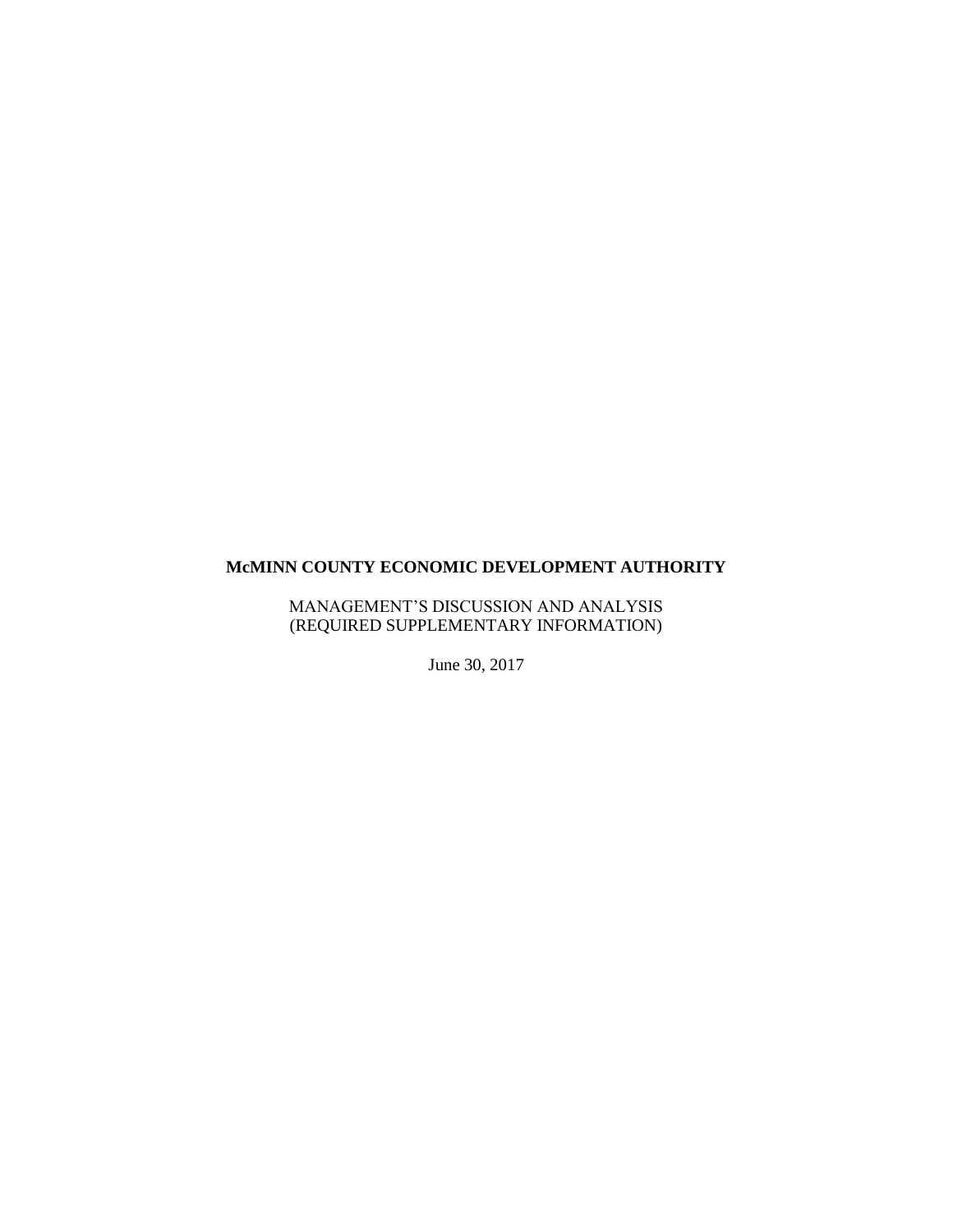#### **MCMINN COUNTY ECONOMIC DEVELOPMENT AUTHORITY** (A Nonprofit Organization) MANAGEMENT'S DISCUSSION AND ANALYSIS

JUNE 30, 2017

## **FINANCIAL HIGHLIGHTS**

Our discussion and analysis of the McMinn County Economic Development Authority's financial performance provides an overview of the Authority's activities for the year ended June 30, 2017. Please read it in conjunction with the Authority's financial statements, as listed in the Table of Contents

Authority net position increased by \$59,471 for the fiscal year reported.

Total net position is comprised of the following:

- 1. Investment in capital assets of \$14,755 includes property and equipment, net of accumulated depreciation.
- 2. Unrestricted net position of \$192,582 represents the portion available to maintain the Authority's continuing obligation to the McMinn County residents.
- 3. Restricted net position of \$3,704,136 represents the portion available for industrial park property held for resale and improvements of the property.

Total operating revenues for the year ended June 30, 2017 and 2016 were \$315,486 and \$256,425, respectively.

Total operating expenses for the year ended June 30, 2017 and 2016 were \$256,342 and \$211,707, respectively.

Total liabilities of the Authority increased from \$26,525 to \$32,650 during the fiscal year.

### **OVERVIEW OF THE FINANCIAL STATEMENTS**

The basic financial statement includes: (1) Statement of Net Position, (2) Statement of Revenues, Expenses and Change in Net Position, (3) Statement of Cash Flows, and (4) Notes to the financial statements. The Authority also includes in this report additional information to supplement the basic financial statements.

The *Statement of Net Position* is a statement of position presenting information that includes all of the Authority's assets and liabilities, with the differences reported as Net Position. Over time, increase or decreases in net position may serve as a useful indicator of whether the financial position of the Authority as a whole is improving or deteriorating. Evaluation of the overall economic health of the Authority would extend to other non-financial factors, such as county population changes or advances in communications technology, in addition to the financial information provided in this report.

The *Statement of Revenues, Expenses and Change in Net Position* reports how the Authority's net position changed during the current fiscal year. All current year revenues and expenses are included regardless of when cash is received or paid. This statement is designed to show the financial reliance of the Authority's activities on revenues provided by McMinn County, Cities of Athens and Etowah, McMinn County Bond Board and Athens Utilities Board.

The *Statement of Cash Flows* traces the effect that the fiscal year financial events had on the balance of cash in Authority accounts. It is useful in planning major purchases or retirement of debt, but is not a measure of net income or loss.

The *Notes to the Financial Statements* provide information essential to a full understanding of the financial statements. The notes to the financial statements begin immediately following the basic financial statements.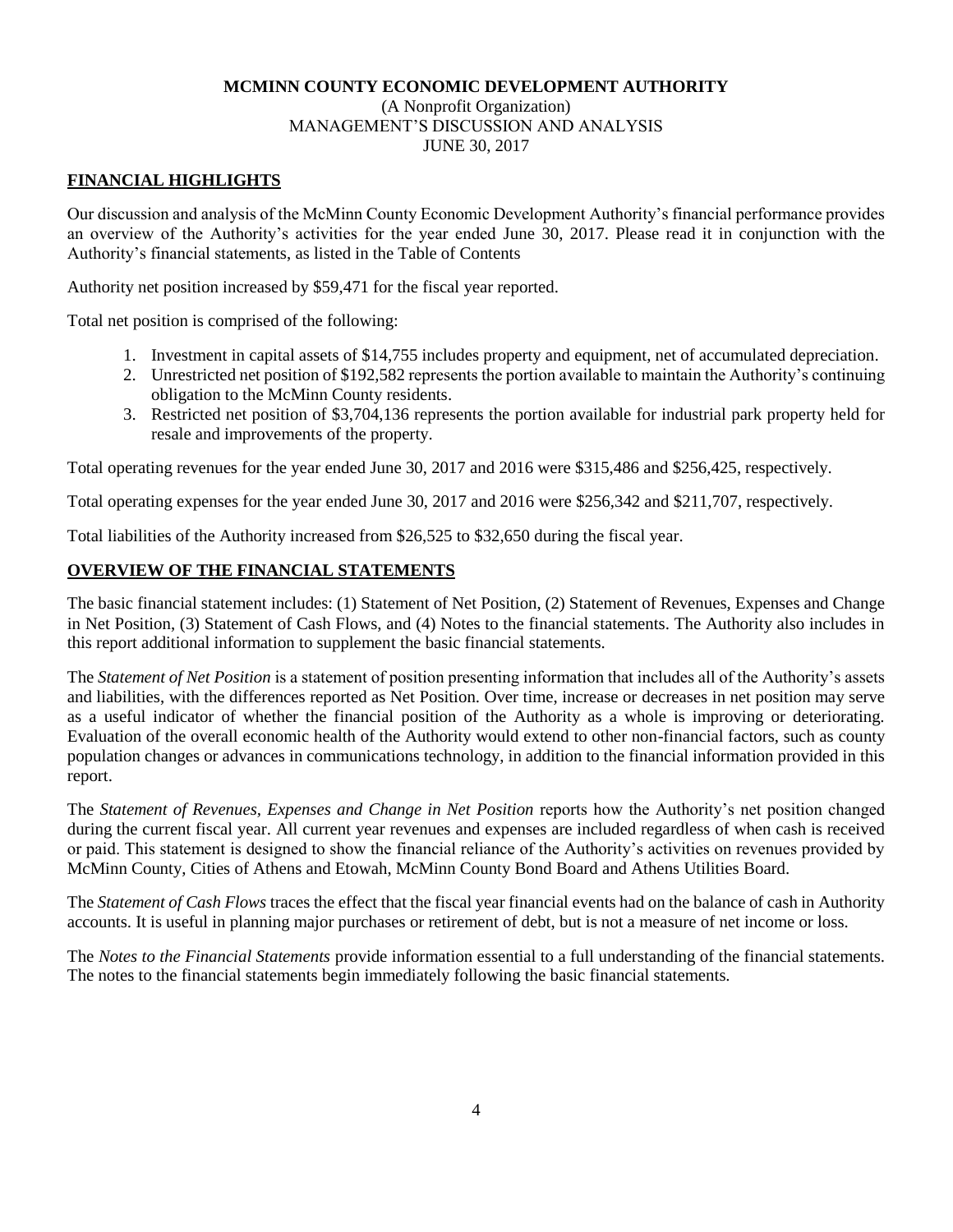(A Nonprofit Organization) MANAGEMENT'S DISCUSSION AND ANALYSIS JUNE 30, 2017

#### **FINANCIAL ANALYSIS OF THE AUTHORITY**

One of the most important questions asked about the Authority's finances is: "Is the Authority better off or worse off as a result of this year's activities?" The Statement of Net Positon and the Statement of Revenues, Expenses and Changes in Net Position reports information about the Authority's activities in a way that will help answer this question. These statements report the net position of the Authority and the changes in it. One can think of the Authority's net position as one way to measure financial health of the organization. Over time, increases or decreases in the Authority's net position are one indicator of whether its financial health is improving or deteriorating. The Authority's net position has increased by \$59,471 during the year ended June 30, 2017.

| <b>Table 1</b><br><b>Net Position</b>                                           |                                |                                |                               |  |  |
|---------------------------------------------------------------------------------|--------------------------------|--------------------------------|-------------------------------|--|--|
|                                                                                 | June 30, 2017                  | <b>June 30, 2016</b>           | <b>Increase</b><br>(Decrease) |  |  |
| Assets:<br>Current and other assets                                             | \$<br>189,121                  | \$<br>210,425                  | \$<br>(21, 304)               |  |  |
| Capital assets and non-depreciable<br>property held for resale                  | 3,718,891                      | 3,631,030                      | 87,861                        |  |  |
| <b>Total assets</b>                                                             | 3,908,012                      | 3,841,455                      | 66,557                        |  |  |
| Deferred outflows of resources                                                  | 36,111                         | 37,072                         | (961)                         |  |  |
| Liabilities:<br>Other liabilities                                               | 32,650                         | 26,525                         | 6,125                         |  |  |
| Deferred inflows of resources                                                   |                                |                                |                               |  |  |
| Net Position:<br>Net investment in capital assets<br>Unrestricted<br>Restricted | 14,755<br>192,582<br>3,704,136 | 16,674<br>154,416<br>3,680,912 | (1,919)<br>38,166<br>23,224   |  |  |
| Total net position                                                              | 3,911,473                      | 3,852,002                      | \$<br>59,471                  |  |  |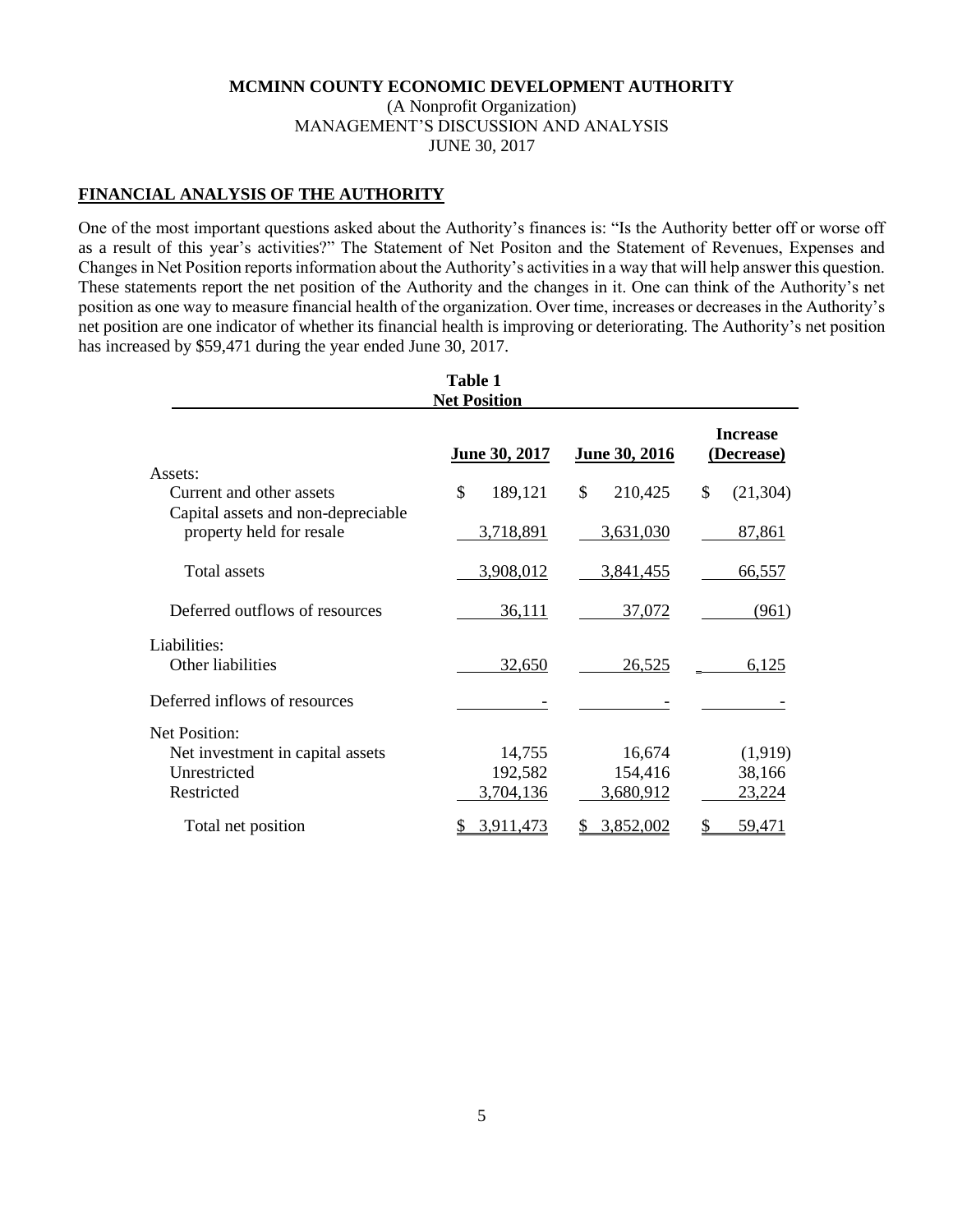#### (A Nonprofit Organization) MANAGEMENT'S DISCUSSION AND ANALYSIS JUNE 30, 2017

Changes in the Authority's net position can be determined by reviewing the following condensed Statement of Revenue, Expenses and Changes in Net Position for the year.

| <b>Table 2</b><br><b>Statement of Revenues, Expenses, and Changes in Net Position</b> |                                                    |                |                               |  |  |
|---------------------------------------------------------------------------------------|----------------------------------------------------|----------------|-------------------------------|--|--|
|                                                                                       | <b>June 30,</b><br><b>June 30,</b><br>2017<br>2016 |                | <b>Increase</b><br>(Decrease) |  |  |
| Revenue:<br>Operating revenue                                                         | \$.<br>315,486                                     | 256,425<br>\$. | \$<br>59,061                  |  |  |
| Expenses:<br>Operating expenses                                                       | 256,342                                            | 211,707        | 44,635                        |  |  |
| Operating income                                                                      | 59,144                                             | 44,718         | 14,426                        |  |  |
| Non-operating income (expense):<br>Interest income                                    | 327                                                | 19             | 308                           |  |  |
| Change in net position                                                                | 59,471                                             | 44,737         | 14,734                        |  |  |
| Beginning net position                                                                | 3,852,002                                          | 3,807,265      | 44,737                        |  |  |
| Ending net position                                                                   | <u>\$3,911,473</u>                                 | \$3,852,002    | 59,471                        |  |  |

## **Budgetary Highlights**

The Authority adopts an annual operating budget which includes proposed expenses and the means for paying these expenses. As conditions change during the year the budget may be amended to prevent budget overruns.

#### **Capital Assets**

The Authority's total investment in capital assets amounts to \$41,926 with accumulated depreciation of \$27,171, for a net investment of \$14,755. Capital assets include a vehicle, office furniture and equipment.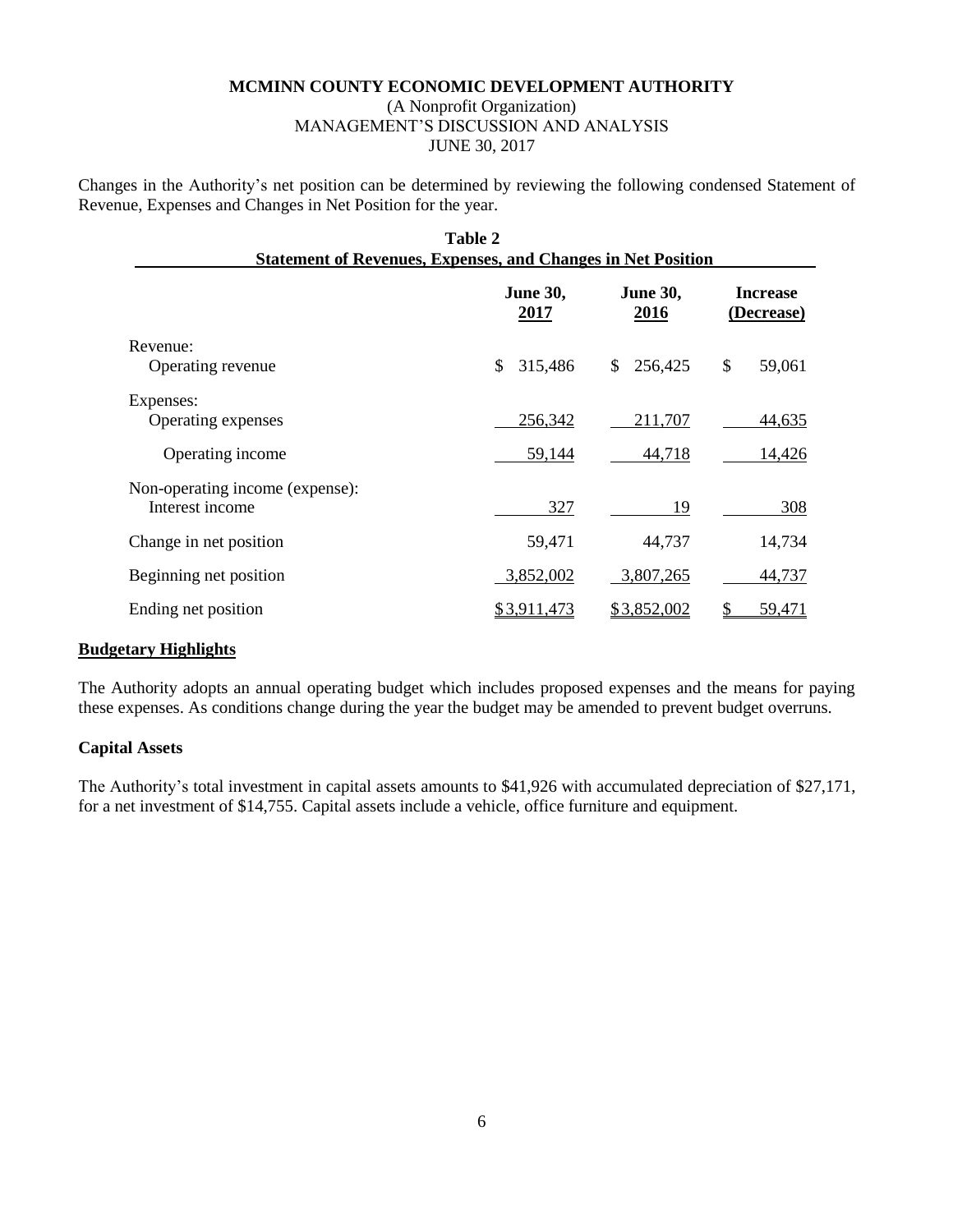#### (A Nonprofit Organization) MANAGEMENT'S DISCUSSION AND ANALYSIS JUNE 30, 2017

| Table 3                                   |                         |                         |
|-------------------------------------------|-------------------------|-------------------------|
| <b>Capital Assets</b>                     |                         |                         |
|                                           | <b>June 30,</b><br>2017 | <b>June 30,</b><br>2016 |
| Automobile                                | \$<br>37,509            | \$<br>37,509            |
| Office furniture and equipment            | 4,417<br>41,926         | 4,417<br>41,926         |
| Less accumulated depreciation             | (27, 171)               | (25, 252)               |
| Total capital assets, net                 | 14,755                  | 16,674                  |
|                                           | <b>June 30,</b><br>2017 | <b>June 30,</b><br>2016 |
| Non-depreciable property held for resale: |                         |                         |
| Mt. Verd Industrial Park                  | \$1,344,093             | \$1,335,533             |
| Athens I-75 Industrial Park               | 1,892,439               | 1,821,669               |
| North Etowah Industrial Park              | 467,604                 | 457,154                 |
|                                           | \$3,704,136             | \$3,614,356             |

#### **Economic Factors and Future Needs**

Originally, the McMinn County Economic Development Authority was established to recruit manufacturing industries. Over the past years, the Authority has evolved into a much more diverse entity. The Authority's main two functions are to recruit both new industry and to aid existing industries in their expansion efforts.

#### **Contact the Authority's Management**

This annual financial report is designed to provide a general overview of the McMinn County Economic Development Authority's finances and to demonstrate its accountability for the funding it receives. If you have any questions about this report, or need additional financial information, please contact the Authority's Executive Director at McMinn County Economic Development Authority, 9 E. Madison Avenue, Suite 201, Athens, TN 37303.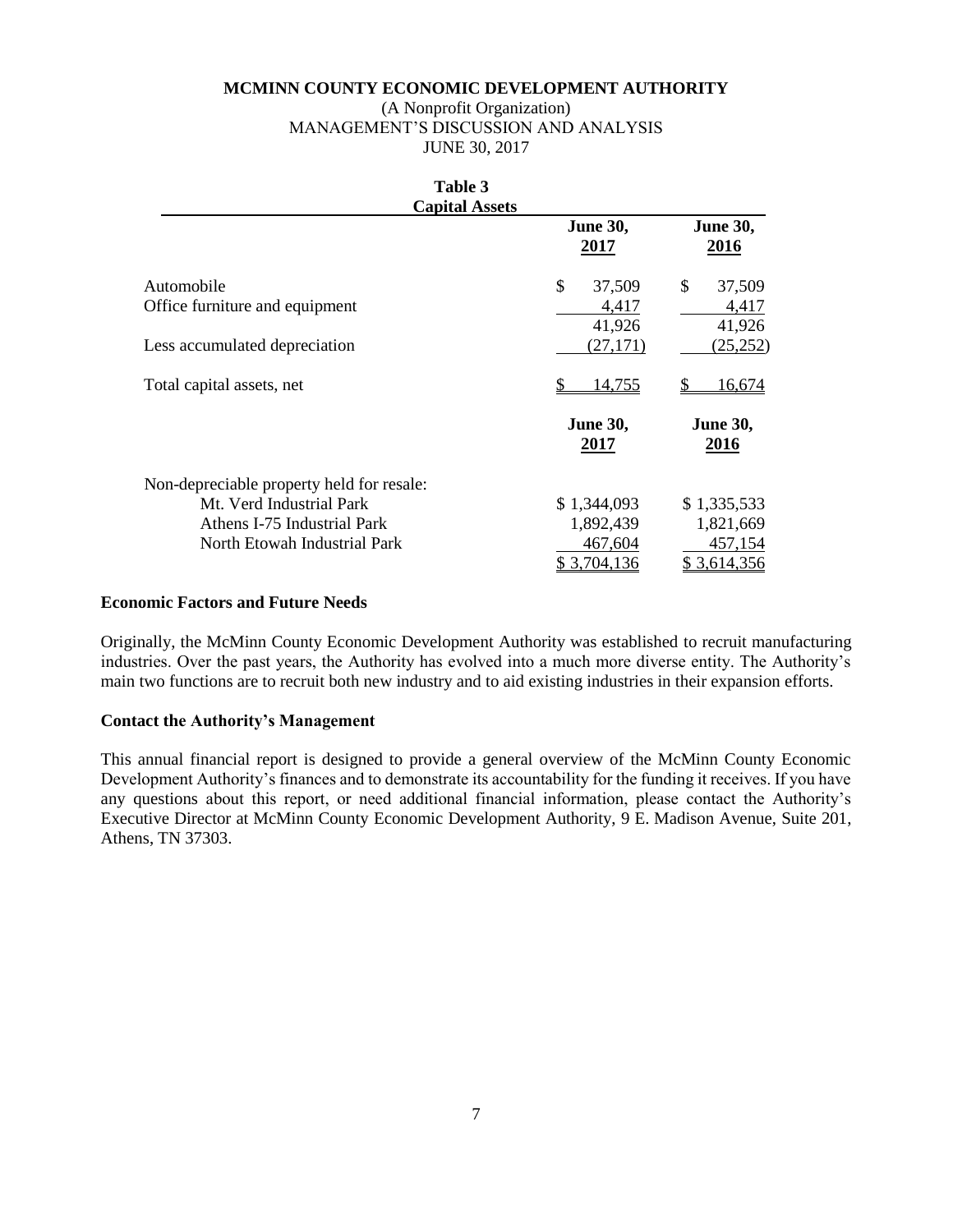BASIC FINANCIAL STATEMENTS

June 30, 2017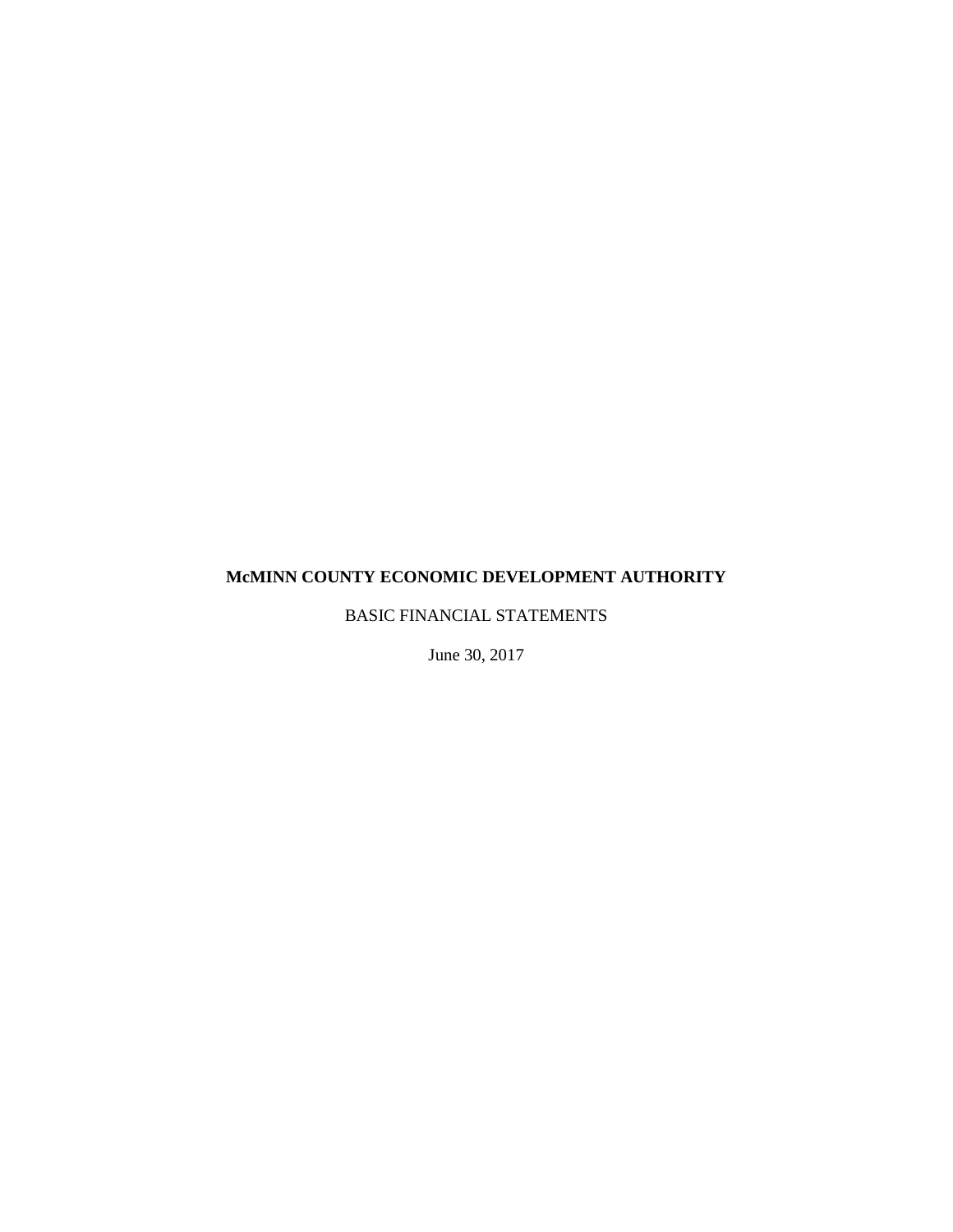## **MCMINN COUNTY ECONOMIC DEVELOPMENT AUTHORITY** (A Nonprofit Organization) STATEMENT OF NET POSITION

JUNE 30, 2017

#### **ASSETS AND DEFERRED OUTFLOWS OF RESOURCES**

| <b>Current Assets:</b><br>Cash and cash equivalents                                                     | \$<br>182,520 |                         |
|---------------------------------------------------------------------------------------------------------|---------------|-------------------------|
| Accounts receivable                                                                                     | 3,363         |                         |
| Prepaid insurance                                                                                       | 3,238         |                         |
| <b>Total Current Assets</b>                                                                             |               | $\mathbb{S}$<br>189,121 |
| Capital assets, net                                                                                     |               | 14,755                  |
| Non-depreciable Property held for resale:                                                               |               |                         |
| Mt. Verd Industrial Park                                                                                | 1,344,093     |                         |
| Athens I-75 Industrial Park                                                                             | 1,892,439     |                         |
| North Etowah Industrial Park                                                                            | 467,604       |                         |
| Total Non-depreciable Property Held for Resale                                                          |               | 3,704,136               |
| <b>Total assets</b>                                                                                     |               | 3,908,012               |
| Deferred outflows of resources:                                                                         |               |                         |
| Pension changes in expected and actual experience                                                       | 14,460        |                         |
| Pension changes in investment earnings - actual and projected                                           | 962           |                         |
| Pension contributions subsequent to the measurement date<br><b>Total Deferred Outflows of Resources</b> | 20,689        | 36,111                  |
| <b>LIABILITIES, DEFERRED INFLOWS OF RESOURCES</b><br><b>AND NET POSITION</b>                            |               |                         |
| <b>Current Liabilities:</b>                                                                             |               |                         |
| Accounts payable                                                                                        | 7,601         |                         |
| <b>Accrued laibilities</b>                                                                              | 497           |                         |
| Pension contributions payable                                                                           | 707           |                         |
| Net pension liability                                                                                   | 23,845        |                         |
| <b>Total Current Liabilities</b>                                                                        |               | 32,650                  |
| Deferred inflows of resources                                                                           |               |                         |
| Net Position:                                                                                           |               |                         |
| Investment in capital assets                                                                            |               | 14,755                  |
| Unrestricted                                                                                            |               | 192,582                 |
| Restricted for industrial property for resale/improvements                                              |               | 3,704,136               |
| <b>Total Net Position</b>                                                                               |               | \$3,911,473             |

See accompanying independent auditors' report and notes.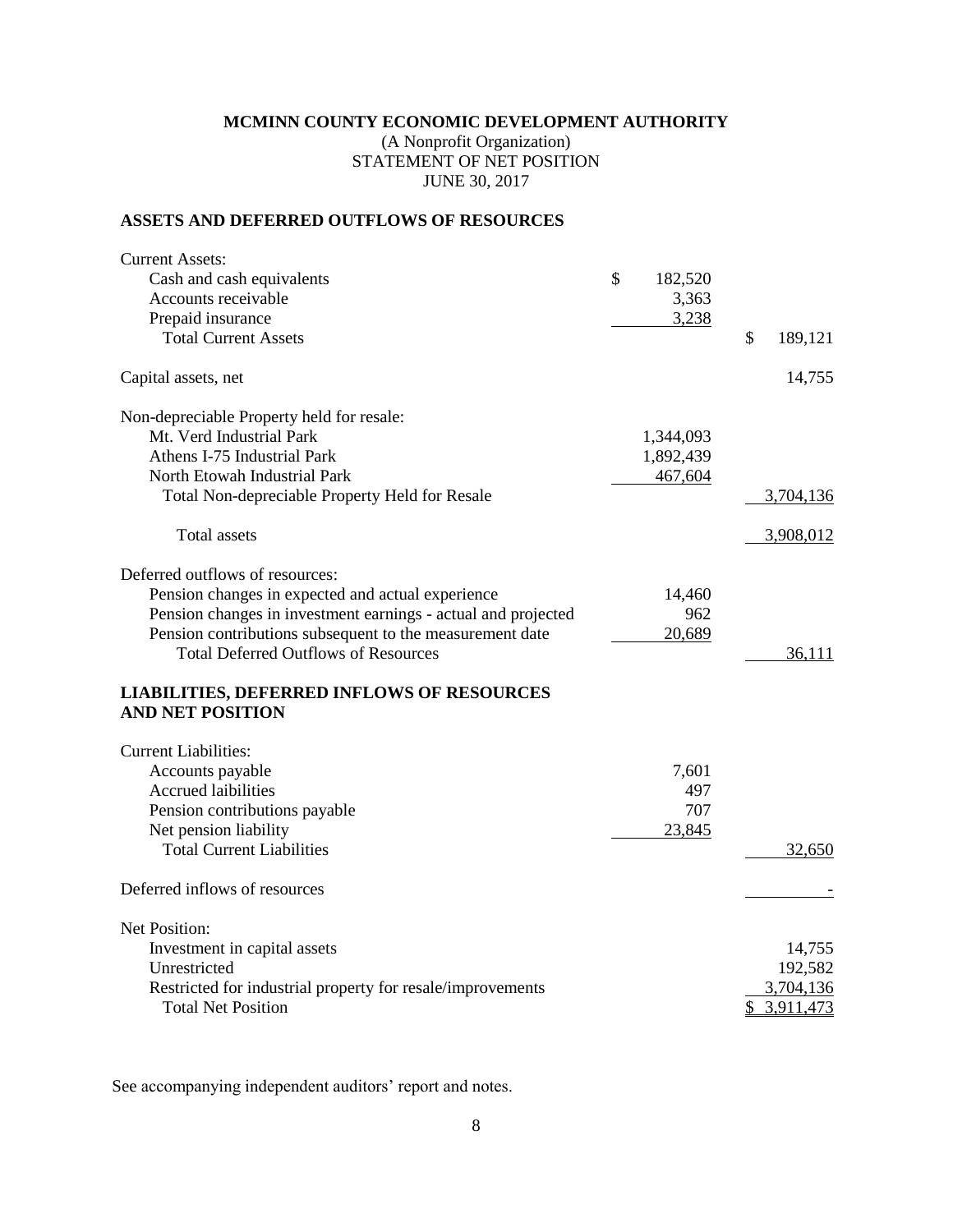## (A Nonprofit Organization) STATEMENT OF REVENUES, EXPENSES AND CHANGE IN NET POSTION FOR THE YEAR ENDED JUNE 30, 2017

### **OPERATING SUPPORT AND REVENUES:**

| <b>Athens Utilities Board</b><br>City of Athens<br>City of Etowah<br><b>Etowah Utilities Board</b><br><b>McMinn County</b><br>General membership<br><b>EDA</b> Partners<br>Grants: TN Three Star<br>Tennessee Valley Authority                                                                                                                                                                                                  | \$<br>61,000<br>35,000<br>5,000<br>20,000<br>75,000<br>23,650<br>22,500<br>34,946<br>4,750                                                                                     |
|---------------------------------------------------------------------------------------------------------------------------------------------------------------------------------------------------------------------------------------------------------------------------------------------------------------------------------------------------------------------------------------------------------------------------------|--------------------------------------------------------------------------------------------------------------------------------------------------------------------------------|
| SR <sub>2</sub> Grant<br>Miscellaneous<br><b>Total Operating Support and Revenues</b>                                                                                                                                                                                                                                                                                                                                           | 2,225<br>31,415<br>315,486                                                                                                                                                     |
| <b>OPERATING EXPENSES:</b>                                                                                                                                                                                                                                                                                                                                                                                                      |                                                                                                                                                                                |
| Communications<br>Salaries<br>Payroll taxes/fringe benefits<br><b>Business insurance</b><br>Office supplies and printing<br>Marketing<br>Retirement<br>Dues and subscriptions<br>Website<br>Professional fees<br><b>Insurance</b> – Industrial Parks<br>Salute to Industry Day<br>Meetings<br>Three Star<br>Travel and business development<br>Local travel<br>Depreciation<br>Miscellaneous<br><b>Total Operating Expenses</b> | 2,918<br>115,719<br>17,600<br>4,849<br>6,258<br>3,617<br>20,689<br>3,886<br>7,505<br>10,286<br>4,450<br>3,905<br>2,263<br>34,946<br>11,029<br>3,572<br>1,919<br>931<br>256,342 |
| <b>Operating Income</b>                                                                                                                                                                                                                                                                                                                                                                                                         | 59,144                                                                                                                                                                         |
| NON-OPERATING REVENUE (EXPENSE)<br>Interest earned                                                                                                                                                                                                                                                                                                                                                                              | 327                                                                                                                                                                            |
| Change in Net Position                                                                                                                                                                                                                                                                                                                                                                                                          | 59,471                                                                                                                                                                         |
| Net Position - Beginning of year                                                                                                                                                                                                                                                                                                                                                                                                | 3,852,002                                                                                                                                                                      |
| Net Position – End of year                                                                                                                                                                                                                                                                                                                                                                                                      | <u>\$3,911,473</u>                                                                                                                                                             |

See accompanying independent auditors' report and notes.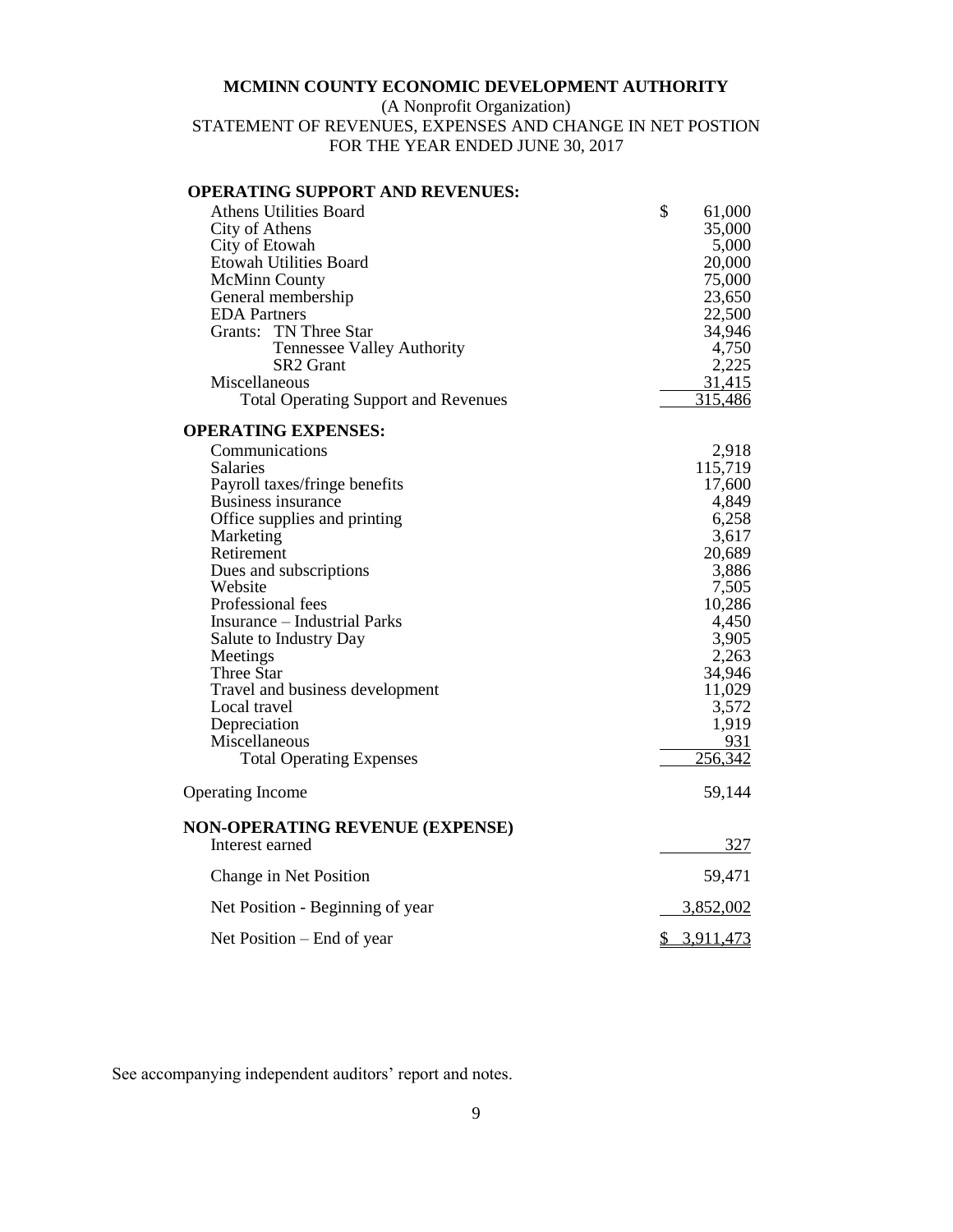## (A Nonprofit Organization) STATEMENT OF CASH FLOWS FOR THE YEAR ENDED JUNE 30, 2017

| <b>CASH FLOWS FROM OPERATING ACTIVITIES:</b>           |              |            |
|--------------------------------------------------------|--------------|------------|
| Cash received from support and revenues                | $\mathbb{S}$ | 319,548    |
| Cash paid to vendors and suppliers                     |              | (114,209)  |
| Payments to employees/benefits/taxes                   |              | (133, 122) |
| Net Cash Flows Provided by Operating Activities        |              | 72,217     |
| CASH FLOWS FROM CAPITAL AND RELATED ACTIVITIES:        |              |            |
| Improvements to properties held for resale             |              | (89,780)   |
| <b>CASH FLOWS FROM INVESTING ACTIVITIES:</b>           |              |            |
| Interest income                                        |              | 327        |
| Net Decrease in Cash and Cash Equivalents              |              | (17,236)   |
| Cash and Cash Equivalents at Beginning of Year         |              | 199,756    |
| Cash and Cash Equivalents at End of Year               |              | 182,520    |
| Reconciliation of Operating Income to Cash Provided by |              |            |
| <b>Operating Activities:</b>                           |              |            |
| Operating income                                       | \$           | 59,144     |
| Depreciation                                           |              | 1,919      |
| Changes in Assets and Liabilities:                     |              |            |
| Receivables                                            |              | 4,062      |
| Prepaid insurance                                      |              | 6          |
| Accounts payable                                       |              | 6,125      |
| Deferred outflows/inflows                              |              | 961        |
| Cash Provided by Operating Activities                  | \$           | 72,217     |

See accompanying independent auditors' report and notes.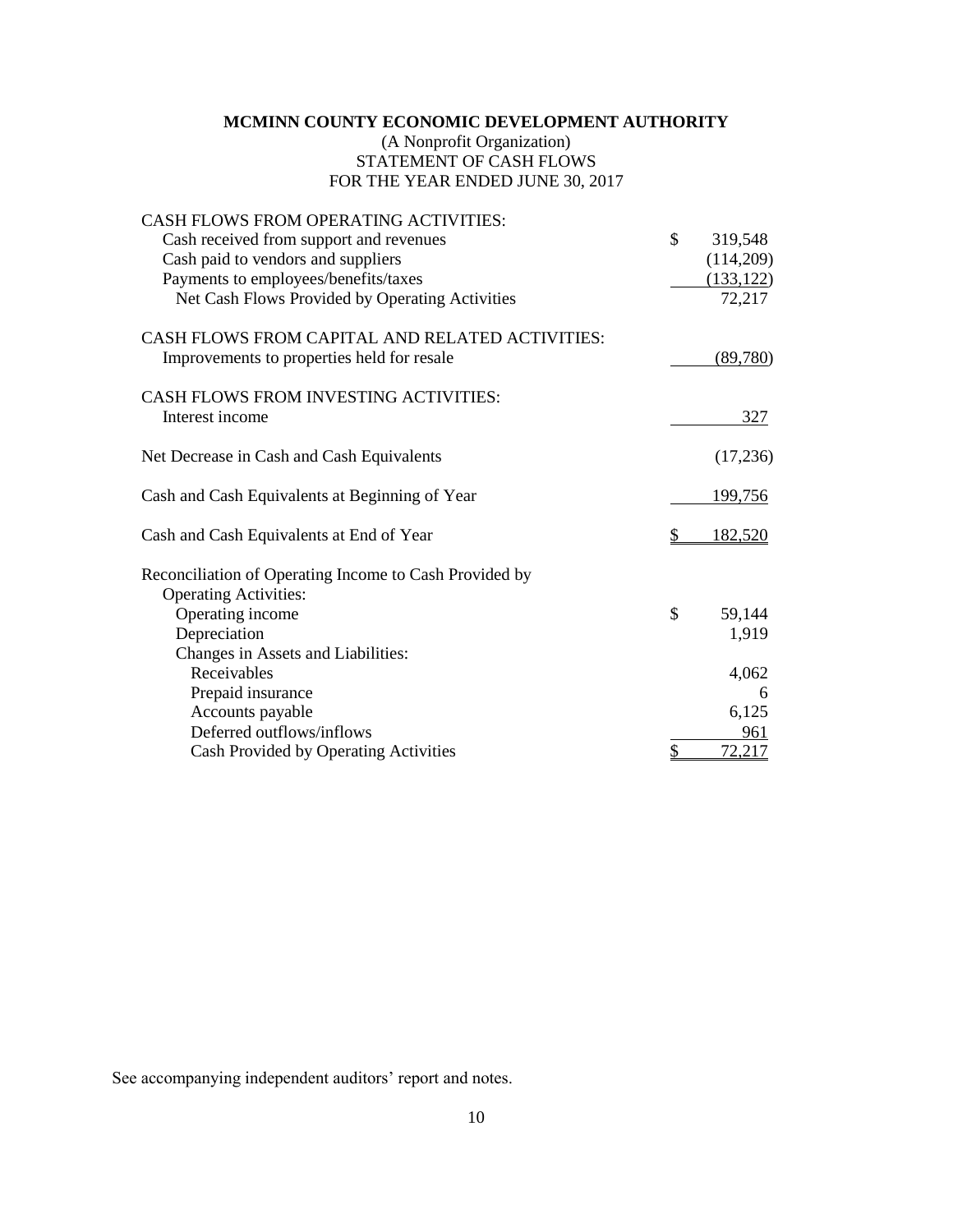(A Nonprofit Organization) NOTES TO FINANCIAL STATEMENTS JUNE 30, 2017

#### **NOTE 1 – SUMMARY OF SIGNIFICANT ACCOUNTING POLICIES**

**Nature of operations.** The primary objective of the McMinn County Economic Development Authority (established October 30, 1986) is to promote McMinn County, Tennessee in terms of industrial development and expansion. The Authority endeavors to recruit new industry into McMinn County as well as to aid existing industries in their expansion efforts. The Authority is supported primarily through funding from local governments and general membership dues. The Authority's By-laws authorize that a Board of Directors shall manage the business and affairs of the entity, and are authorized to employ an Executive Director and staff to manage the entity. The By-laws reflect the following as the Board of Directors:

- 1) McMinn County Mayor
- 2) One representative from each of the funding agencies of the entity
- 3) Twelve members from the general membership to be elected at the annual meeting The first election will be 4 members elected for a 1-year term, 4 members elected for a 2-year term, and 4 members elected for a 3-year term
- 4) Two ex-officio voting members representing the Athens and Etowah Chambers of Commerce
- 5) One ex-officio non-voting Director each from the cities of Calhoun, Englewood, and Niota
- 6) Four ex-officio non-voting Directors City Manager of Athens and Etowah, and the State Senator and Representative who represent McMinn County
- 7) One ex-officio voting Director owning property in Green Belt Status
- 8) Two ex-officio voting Directors from school systems in Athens and Etowah

**Basis of accounting.** The accounting and financial reporting treatment is determined by the applicable measurement focus and basis of accounting. Measurement focus indicates the type of resources being measured such as current financial resources or economic resources. The basis of accounting indicates the timing of transactions or events for recognition in the financial statements.

The accompanying financial statements are reported using the "economic resources measurement focus," and the "accrual basis of accounting." Revenues are recorded when earned and expenses are recorded when a liability is incurred, regardless of the timing of related cash flows.

The accompanying financial statements include the Authority and all its component units (if applicable), collectively referred to as "the financial reporting entity", in accordance with the Governmental Accounting Standards Board's ("GASB") Statement 14 as amended by GASB Statement 39.

**Basis of presentation.** The financial statements of the Authority have been prepared in conformity with accounting principles generally accepted in the United States of America (GAAP) as applied to governmental units. The Governmental Accounting Standards Board (GASB) is the accepted standardsetting body for establishing governmental accounting and financial reporting principles. The Authority applies all GASB pronouncements.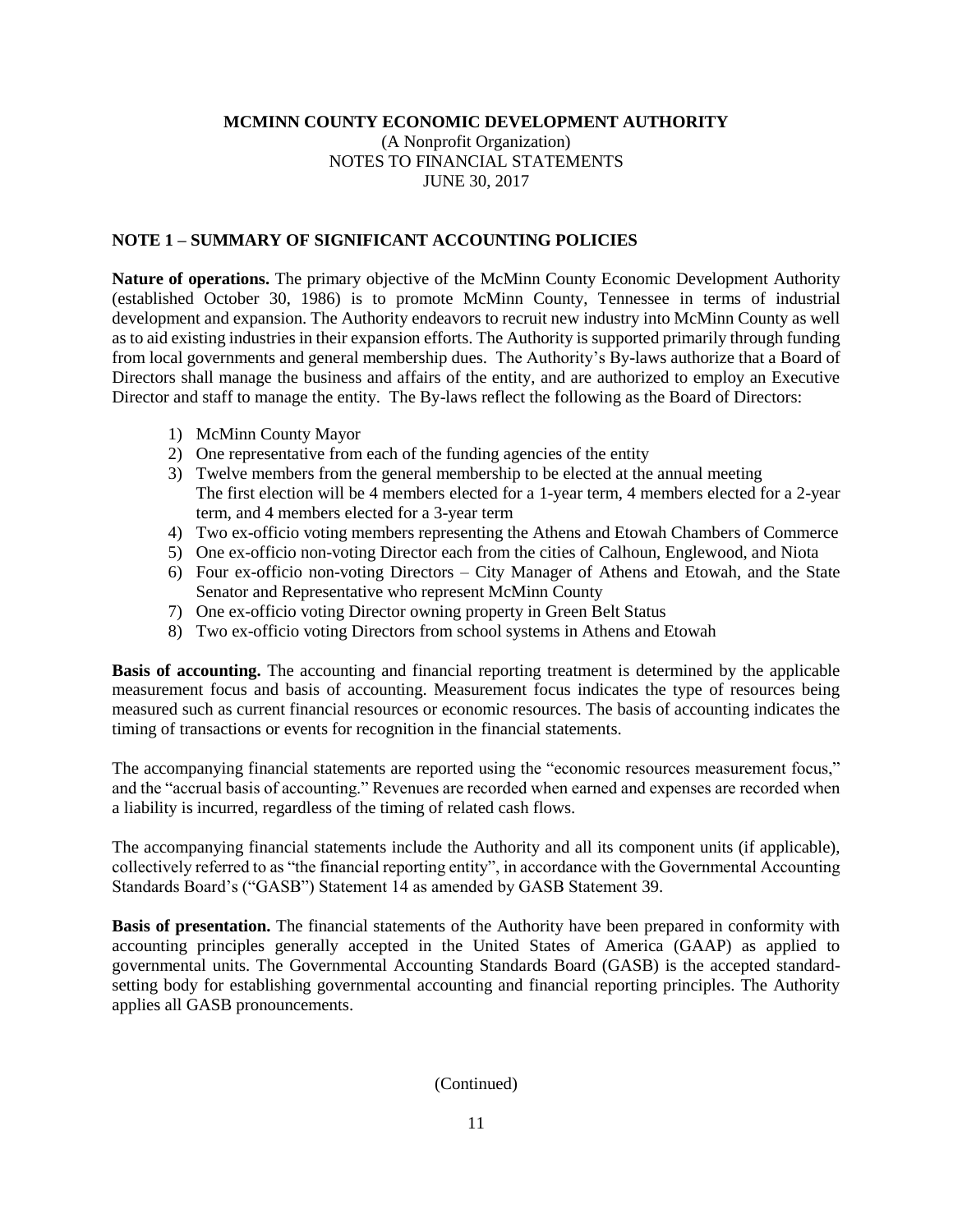#### **NOTE 1 – SUMMARY OF SIGNIFICANT ACCOUNTING POLICIES (Continued)**

**Basis of presentation (Continued).** The McMinn County Economic Development Authority's operations are accounted for as a proprietary fund. This fund type is used to account for operations 1) that are financed and operated in a manner similar to private business enterprises – where the intent of the governing body is that the costs (expenses, including depreciation) of providing goods or services to the general public on a continuing basis be financed or recovered primarily through user charges; or 2) where the governing body has decided that periodic determination of revenues earned, expenses incurred, and/or net income is appropriate for capital maintenance, public policy, management control, accountability, or other purpose.

**Cash and cash equivalents.** For financial statement purposes, the Authority considers all highly liquid investments with original maturities of three months or less to be cash equivalents. The carrying amounts reflected in the statement of financial position for cash and cash equivalents approximate the respective fair values due to the short maturities of those investments.

**Property and equipment.** The Authority capitalizes all expenditures for furnishings and equipment in excess of \$1,000. Purchased furnishings and equipment are carried at cost. Depreciation is computed using the declining balance method. Non-depreciable property held for resale is recorded at acquisition cost plus improvement costs.

**Unearned revenue.** It is the Authority's policy to invoice members and funding agencies prior to the beginning of the next fiscal year. Income from membership dues and agency funding is deferred and recognized over the period to which it relates.

**Advertising.** The Authority uses advertising to promote its programs and services among the audiences it serves. Advertising costs are expensed as incurred.

**Tax exempt status.** The Authority is exempt from federal income tax as an organization described in Section 501(c)(6) of the Internal Revenue Code. However, income from certain activities not directly related to the Authority's tax-exempt purpose is subject to taxation as unrelated business income. There was no such income for the year ended June 30, 2016. The Organization's Forms 990 *Return of Organization Exempt from Income Tax*, for the years ended June 30, 2012, 2013 and 2014 are subject to examination by the Internal Revenue Service, generally for three years after the returns are filed.

**Contributed facilities.** The Authority occupies without charge an office located in a government-owned building. The estimated fair rental value of the premises is not included in the accompanying financial statements.

**Use of estimates.** The preparation of financial statements in conformity with generally accepted accounting principles requires management to make estimates and assumptions that affect certain reported amounts and disclosures. Accordingly, actual results could differ from those estimates.

**Related organizations.** The Authority Board consists of twenty-nine members including appointed officials from McMinn County and the cities of Athens, Etowah, Englewood, and Niota.

**Concentration of support.** The Authority is highly dependent on the funding by the participating governmental entities which provided 63% and 73% of the Authority's support for the 2017 and 2016 fiscal years, respectively.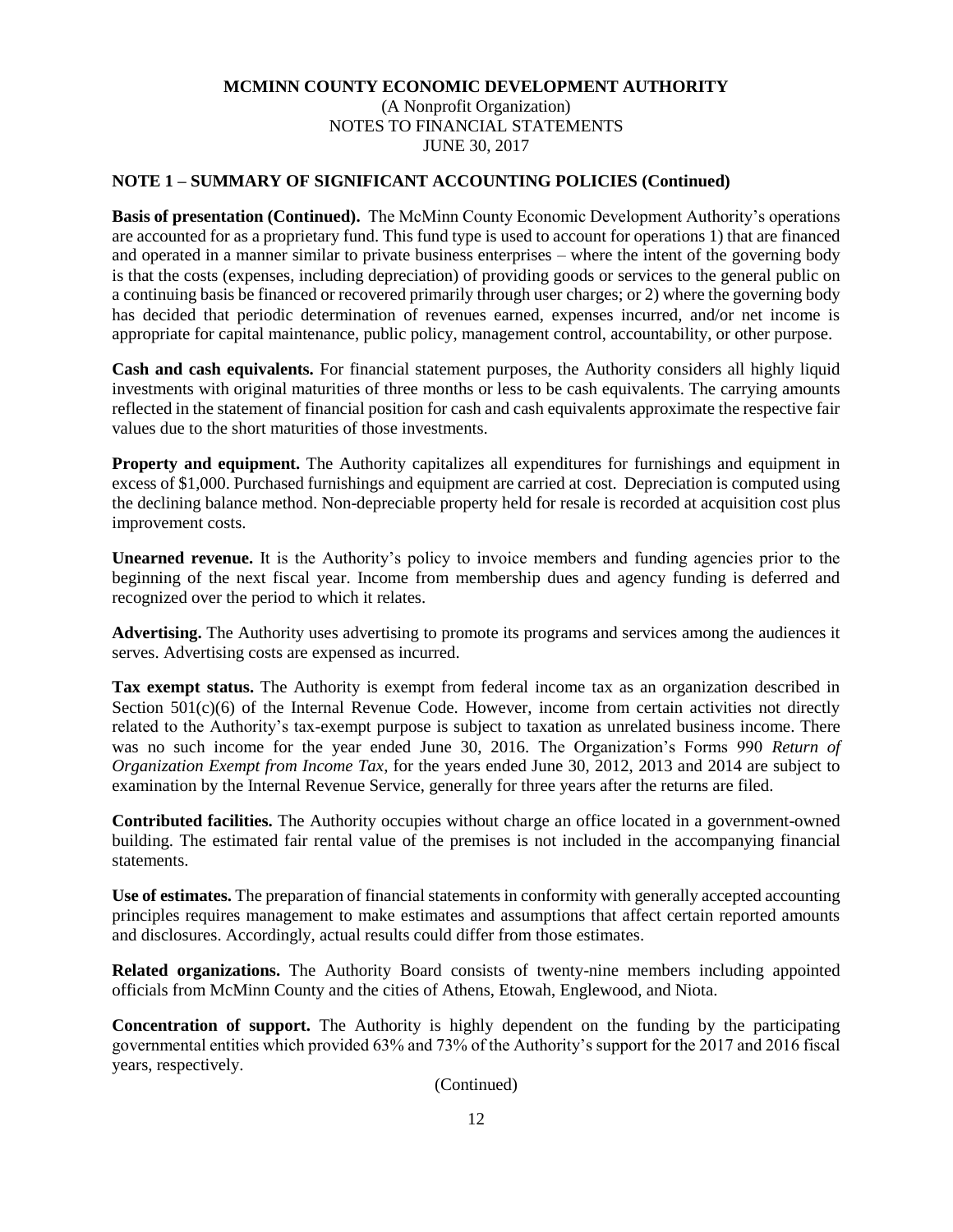#### **NOTE 1 – SUMMARY OF SIGNIFICANT ACCOUNTING POLICIES (Continued)**

**Operating and Non-operating Revenues and Expenses.** Proprietary funds distinguish operating revenues and expenses from non-operating items. Operating revenues and expenses generally result from providing services in connection with a proprietary fund's principal ongoing operations. The principal operating revenues of the Authority include general memberships and EDA Partners. Operating expenses include personnel costs, contractual services, and expenses include personnel costs, contractual services, and expenses related to special projects. All revenues and expenses not meeting this definition are reported as non-operating revenues and expenses.

**Recently Issued and Adopted Accounting Pronouncements.** In June 2012 the Governmental Accounting Standards Board issued Statement No. 68, *Accounting and Financial Reporting for Pensions,*  effective for the fiscal year beginning July 1, 2014. This statement revises existing standards for measuring and reporting pension liabilities for pensions provided by the Authority to its employees. This Statement requires recognition of a liability equal to the net pension liability, which is measured as the total pension liability, less the amount of the pension plan's fiduciary net position. The Authority implemented this standard effective July 1, 2014.

**Pensions.** For purposes of measuring the net pension liability, deferred outflows of resources and deferred inflows of resources related to pensions, and pension expense, information about the fiduciary net position of McMinn County Economic Development Authority's participation in the Public Employee Retirement Plan of the Tennessee Consolidated Retirement System (TCRS), and additions to/deductions from McMinn County Economic Development Authority's fiduciary net position have been determined on the same basis as they are reported by the TCRS for the Public Employee Retirement Plan. For this purpose, benefits (including refunds of employee contributions) are recognized when due and payable in accordance with the benefit terms of the Public Employees Retirement Plan of TCRS. Investments are reported at fair value.

**Net Position Flow Assumptions.** Net position – net investment in capital assets consists of capital assets, net of accumulated depreciation, reduced by the outstanding balances of any borrowings used for the acquisition, construction or improvement of those assets. The net investment of capital assets will also include deferred outflows of resources and deferred inflows of resources that are attributable to the acquisition, construction, or improvement of those assets or related debt. If there are any significant unspent related debt proceeds or deferred inflows of resources at year-end, the portion of the debt or deferred inflows of resources attributable to the unspent proceeds are not included in the calculation of net investment in capital assets. Rather, the portion of the debt is included in the same net position component (restricted or unrestricted) as the unspent proceeds.

Net position is reported as restricted when there are limitations imposed on its use either through enabling legislation adopted or external restrictions imposed by creditors, grantors, laws or regulations of other governments.

Sometimes the Authority will fund outlays for a particular purpose from both restricted (e.g., restricted bond or grant proceeds) and unrestricted resources. In order to calculate the amounts to report as net position – restricted and net position – unrestricted, a flow assumption must be made about the order in which the resources are considered to be applied. It is the Authority's policy to consider net position – restricted to have been depleted before net position – unrestricted is applied.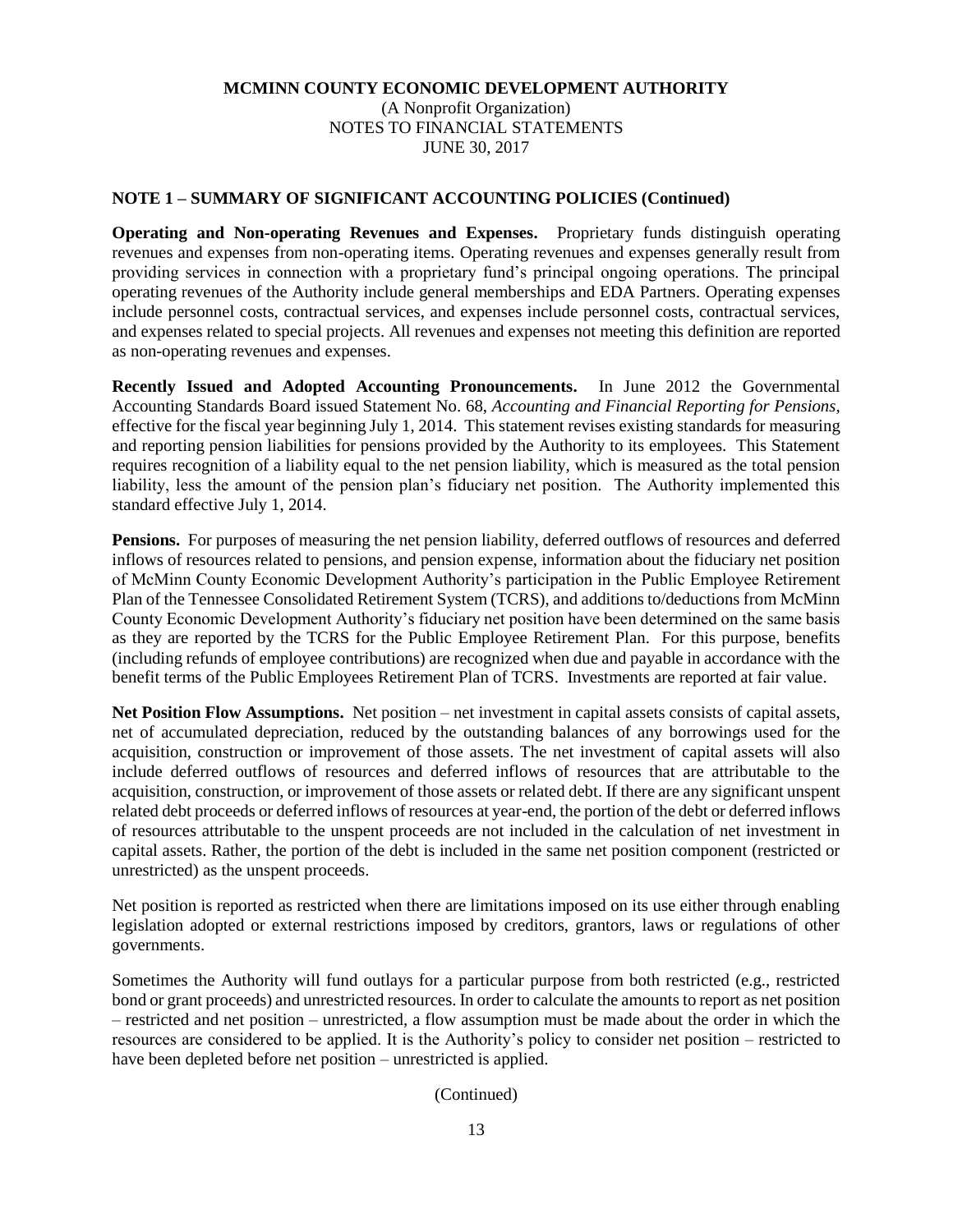### **NOTE 2 – CASH**

In order to provide a safe temporary medium for investments of idle funds, the Authority is authorized by the Tennessee Code Annotated to invest in the following:

- 1. Bonds, notes, or treasury bills of the United States;
- 2. Non-convertible debt securities of certain issuers;
- 3. Other obligations which are guaranteed as to principal and interest by the United States or any of its agencies;
- 4. Certificates of Deposit at state and federal chartered banks and savings and loan associations;
- 5. Obligations of the United States or its agencies under a repurchase agreement of approved as an authorized investment by the State Director of Local Finance;
- 6. Money market funds whose portfolios consist of any of the foregoing investments if approved as an authorized investment by the State Director of Local Finance; and
- 7. The Local Government Investment Pool under which local monies are transferred to and invested with the State Treasurer's cash portfolio.

The Authority has no legal restrictions governing cash deposits with financial institutions.

Custodial Credit Risk – The Authority has no formal policy regarding custodial credit risk. However, cash and investments include bank balances and investments that at the balance sheet date were either entirely insured or collateralized with securities held by the Tennessee States Bank Collateral Pool.

Total cash with a carrying value of \$182,520 at June 30, 2017 is summarized as follows:

| Cash:                                              |         |
|----------------------------------------------------|---------|
| Cash in checking:                                  |         |
| Simmons Bank                                       | 116,622 |
| <b>First Volunteer Bank</b>                        | 15,752  |
| Certificate of Deposit:                            |         |
| SouthEast Bank (matures $8/12/17$ @ .39% interest) | 50.146  |
| <b>Total Cash</b>                                  | 182,520 |

### **NOTE 3 – NON-DEPRECIABLE PROPERTY HELD FOR RESALE**

Property held for resale is stated at cost, including interest capitalized during development. The property's purpose is to attract industry to McMinn County. Proceeds from the sale of the I-75 and Mt. Verd property will be retained by the Authority for future industrial property purchases and maintenance activities.

In June 2000, the City of Etowah conveyed a portion of the North Etowah Industrial Park to the Authority for future development and sale. The Authority, the City of Etowah and McMinn County have executed an agreement regarding the disposition of the proceeds from any sales of said property.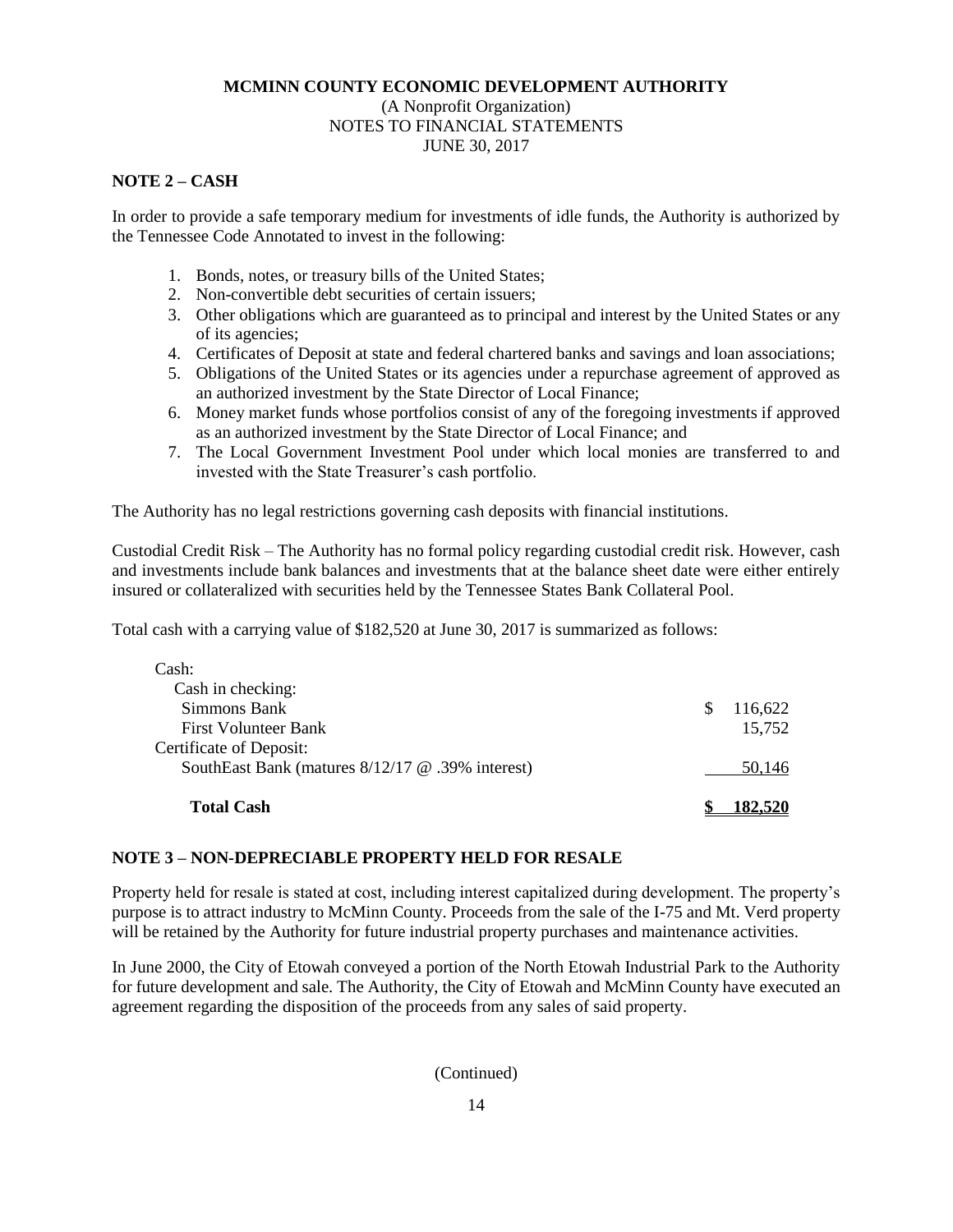#### **NOTE 4 – FURNISHINGS AND EQUIPMENT**

Furnishings and equipment at June 30 consists of the following:

|                                | <b>Balance</b><br>$7 - 1 - 16$ | Additions                | Retirements | <b>Balance</b><br>$6 - 30 - 17$ |
|--------------------------------|--------------------------------|--------------------------|-------------|---------------------------------|
| Office furnishings             | 4,417                          | $\overline{\phantom{a}}$ |             | 4.417                           |
| Auto                           | 37,509<br>41,926               |                          |             | 37,509<br>41,926                |
| Less: accumulated depreciation | (25, 252)<br>6,674             | 1.919)                   |             | (27,171)                        |

Depreciation expense was \$1,917for the year ended June 30, 2017.

#### **NOTE 5 – GENERAL INFORMATION ABOUT THE PENSION PLAN**

#### *Plan Description*:

Employees of the Authority are provided a defined benefit pension plan through the Public Employee Retirement Plan, an agent multiple-employer pension plan administered by the TCRS. The TCRS was created by state statute under Tennessee Code Annotated Title 8, Chapters 34-37. The TCRS Board of Trustees is responsible for the proper operation and administration of the TCRS. The Tennessee Treasury Department, an Authority in the legislative branch of state government, administers the plans of the TCRS. The TCRS issues a publically available financial report that can be obtained at [www.treasury.tn.gov/tcrs.](http://www.treasury.tn.gov/tcrs)

#### *Benefits Provided:*

Tennessee Code Annotated Title 8, Chapters 34-37 establishes the benefit terms and can be amended only by the Tennessee General Assembly. The chief legislative body may adopt the benefit terms permitted by statute. Members are eligible to retire with an unreduced benefit at age 60 with 5 years of service credit or after 30 years of service credit regardless of age. Benefits are determined by a formula using the member's highest five consecutive year average compensation and the member's years of service credit. Reduced benefits for early retirement are available at age 55 and vested. Members vest with five years of service credit. Service related disability benefits are provided regardless of length of service. Five years of service is required for non-service related disability eligibility. The service related and non-service related disability benefits are determined in the same manner as a service retirement benefit but are reduced 10 percent and include projected service credits. A variety of death benefits are available under various eligibility criteria.

Member and beneficiary annuitants are entitled to automatic cost of living adjustments (COLA's) after retirement. A COLA is granted each July for annuitants retired prior to the 2<sup>nd</sup> of July of the previous year. The COLA is based on the change in the consumer price index (CPI) during the prior calendar year, capped at 3 percent, and applied to the current benefit. No COLA is granted if the change in the CPI is less than one-half percent. A one percent COLA is granted if the CPI Change is between one-half percent and one percent. A member who leaves employment may withdraw their employee contributions, plus any accumulated interest.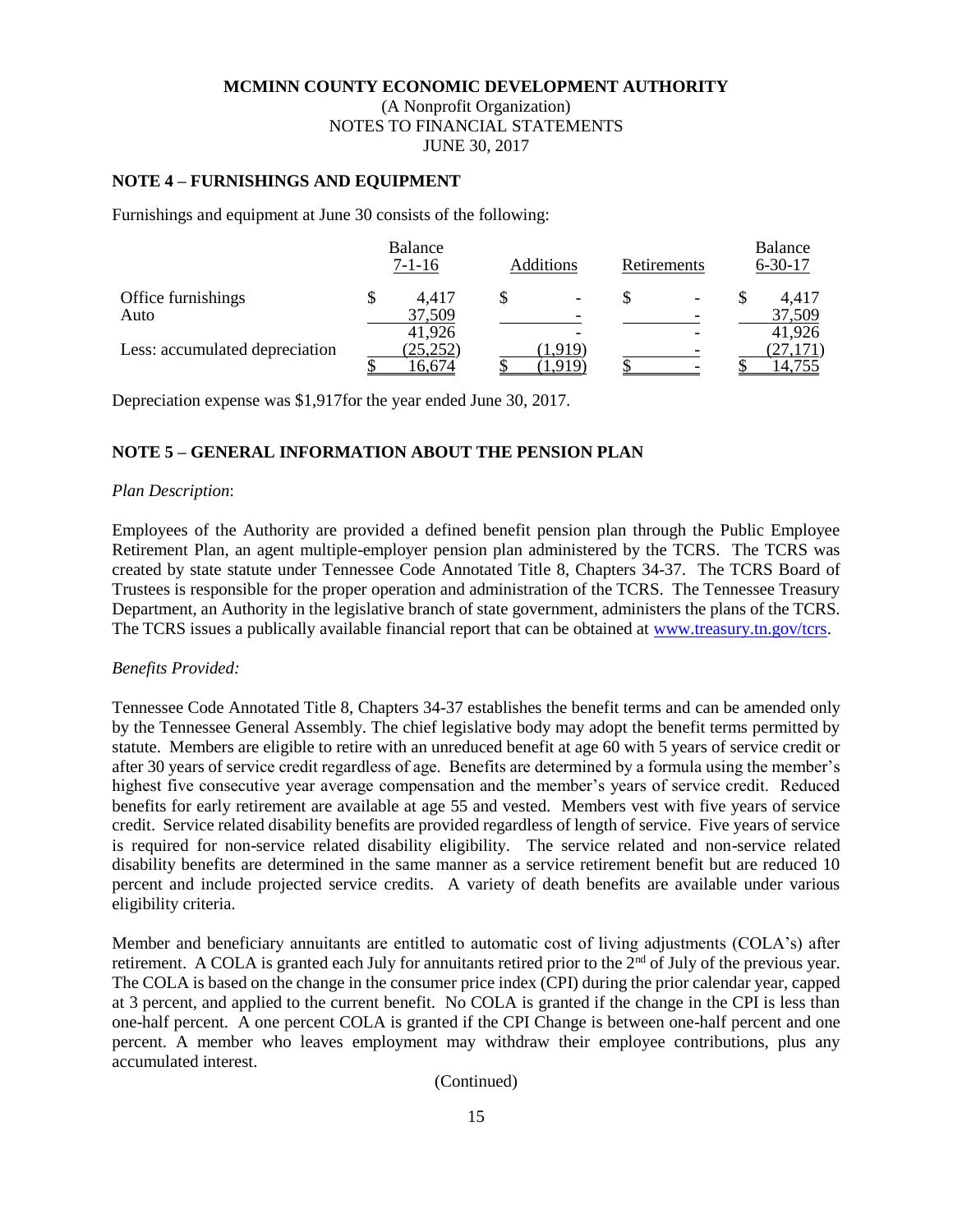#### **NOTE 5 – GENERAL INFORMATION ABOUT THE PENSION PLAN (Continued)**

#### *Employees Covered by Benefit Terms:*

At the measurement date of June 30, 2016, the following employees were covered by the benefit terms:

| Inactive employees or beneficiaries currently receiving benefits |  |
|------------------------------------------------------------------|--|
| Inactive employees entitled to but not yet receiving benefits    |  |
| Active employees                                                 |  |
|                                                                  |  |

#### *Contributions:*

Contributions for employees are established in the statutes governing the TCRS and may only be changed by the Tennessee General Assembly. Employees contribute 5 percent of salary. The Authority makes employer contributions at the rate set by the Board of Trustees as determined by an actuarial valuation. For the year ended June 30, 2017, employer contributions for the Authority were \$9,941 based on a rate of 8.59% of covered payroll. By law, employer contributions are required to be paid. The TCRS may intercept the Authority's state shared taxes if required employer contributions are not remitted. The employer's actuarially determined contribution (ADC) and member contributions are expected to finance the costs of benefits earned by members during the year, the cost of administration, as well as an amortized portion of any unfunded liability.

#### **Net Pension Liability (ASSET)**

McMinn County Economic Development Authority's net pension liability (asset) was measured as of June 30, 2016, and the total pension liability used to calculate net pension liability (asset) was determined by an actuarial valuation as of that date.

#### *Actuarial assumptions:*

The total pension liability as of June 30, 2016 actuarial valuation was determined using the following actuarial assumptions, applied to all periods included in the measurement:

| Inflation                 | 3.0 percent                                                                                                    |
|---------------------------|----------------------------------------------------------------------------------------------------------------|
| Salary increases          | Graded salary ranges from 8.97 to 3.71<br>percent based on age, including<br>inflation, averaging 4.25 percent |
| Investment rate of return | 7.5 percent, net of pension plan investment<br>expenses, including inflation                                   |
| Cost-of-Living Adjustment | 2.5 percent                                                                                                    |

Mortality rates were based on actual experience from the June 30, 2012 actuarial experience study adjusted for some of the expected future improvement in life expectancy.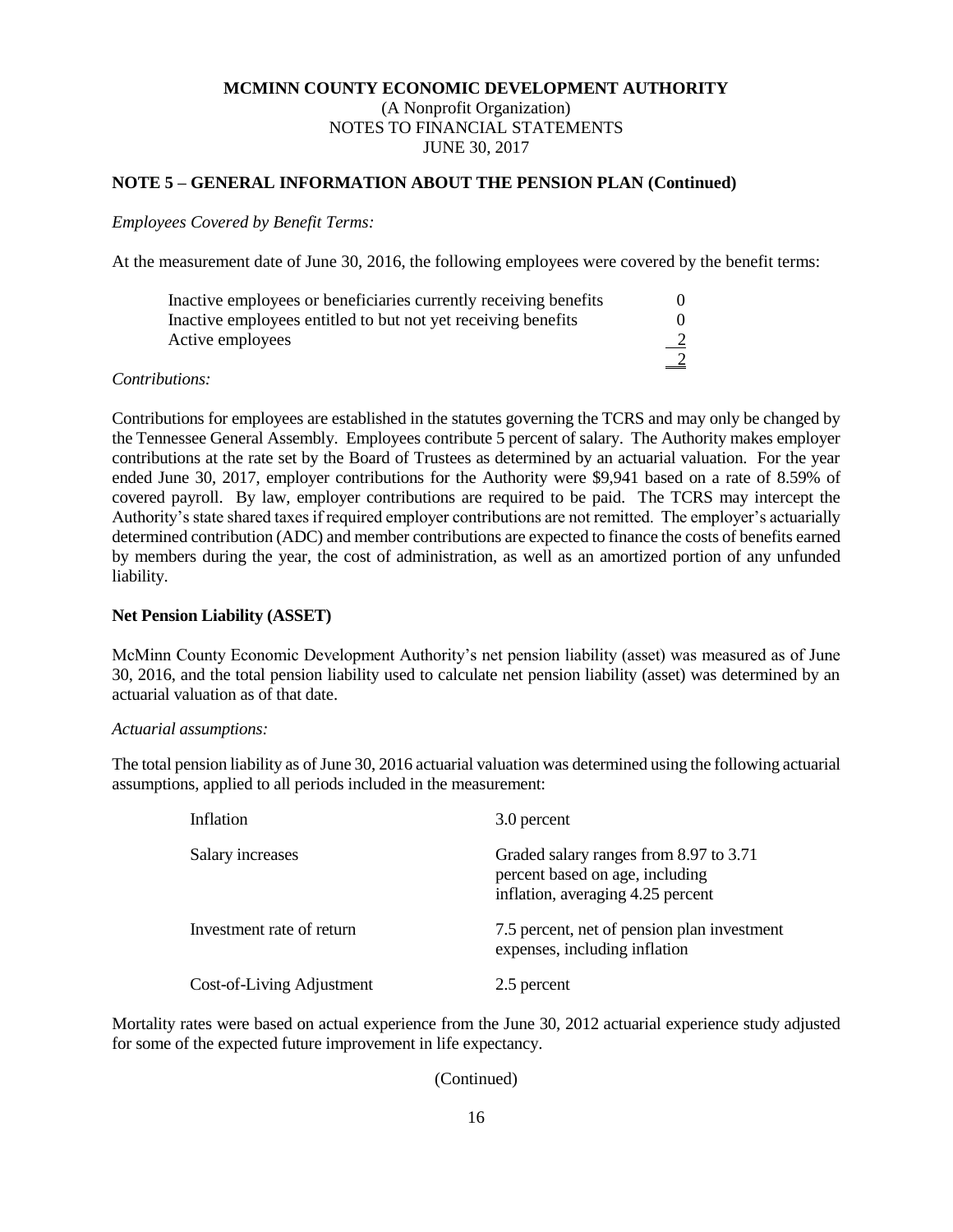### **NOTE 5 – GENERAL INFORMATION ABOUT THE PENSION PLAN (Continued)**

#### *Actuarial assumptions:* (Continued)

The actuarial assumptions used in the June 30, 2016 actuarial valuation were based on the results of an actuarial experience study performed for the period July 1, 2008 through June 30, 2012. The demographic assumptions were adjusted to more closely reflect actual and expected future experience.

The long-term expected rate of return on pension plan investments was established by the TCRS Board of Trustees in conjunction with the June 30, 2012 actuarial experience study by considering the following three techniques: (1) the 25-year historical return of the TCRS at June 30, 2012, (2) the historical market returns of asset classes from 1926 to 2012 using the TCRS investment policy asset allocation, and (3) capital market projections that were utilized as a building-block method in which best-estimate ranges of expected future real rates of return (expected returns, net of pension plan investment expense and inflation) are developed for each major asset class. Four sources of capital market projections were blended and utilized in the third technique. The blended capital market projection established the long-term expected rate of return by weighting the expected future real rates of return by the target asset allocation percentage and by adding inflation of 3 percent. The target allocation and best estimates of arithmetic real rates of return for each major asset class are summarized in the following table:

|                                       | Long-Term            |            |
|---------------------------------------|----------------------|------------|
|                                       | <b>Expected Real</b> | Target     |
| <b>Asset Class</b>                    | Rate of Return       | Allocation |
| U.S. equity                           | 6.46%                | 33%        |
| Developed market international equity | 6.26%                | 17%        |
| Emerging market international equity  | 6.40%                | 5%         |
| Private equity and strategic lending  | 4.61%                | 8%         |
| U.S. fixed income                     | 0.98%                | 29%        |
| Real estate                           | 4.73%                | 7%         |
| Short-term securities                 | $0.00\%$             | 1%         |
|                                       |                      | 100%       |

The long-term expected rate of return on pension plan investments was established by the TCRS Board of Trustees as 7.5 percent based on a blending of the three factors described above.

#### *Discount rate:*

The discount rate used to measure the total pension liability was 7.5 percent. The projection of cash flows used to determine the discount rate assumed that employee contributions will be made at the current rate and that contributions from McMinn County Economic Development Authority will be made at the actuarially determined contribution rate pursuant to an actuarial valuation in accordance with the funding policy of the TCRS Board of Trustees and as required to be paid by state statute. Based on those assumptions, the pension plan's fiduciary net position was projected to be available to make projected future benefit payments of current active and inactive members. Therefore, the long-term expected rate of return on pension plan investments was applied to all periods of projected benefit payments to determine the total pension liability.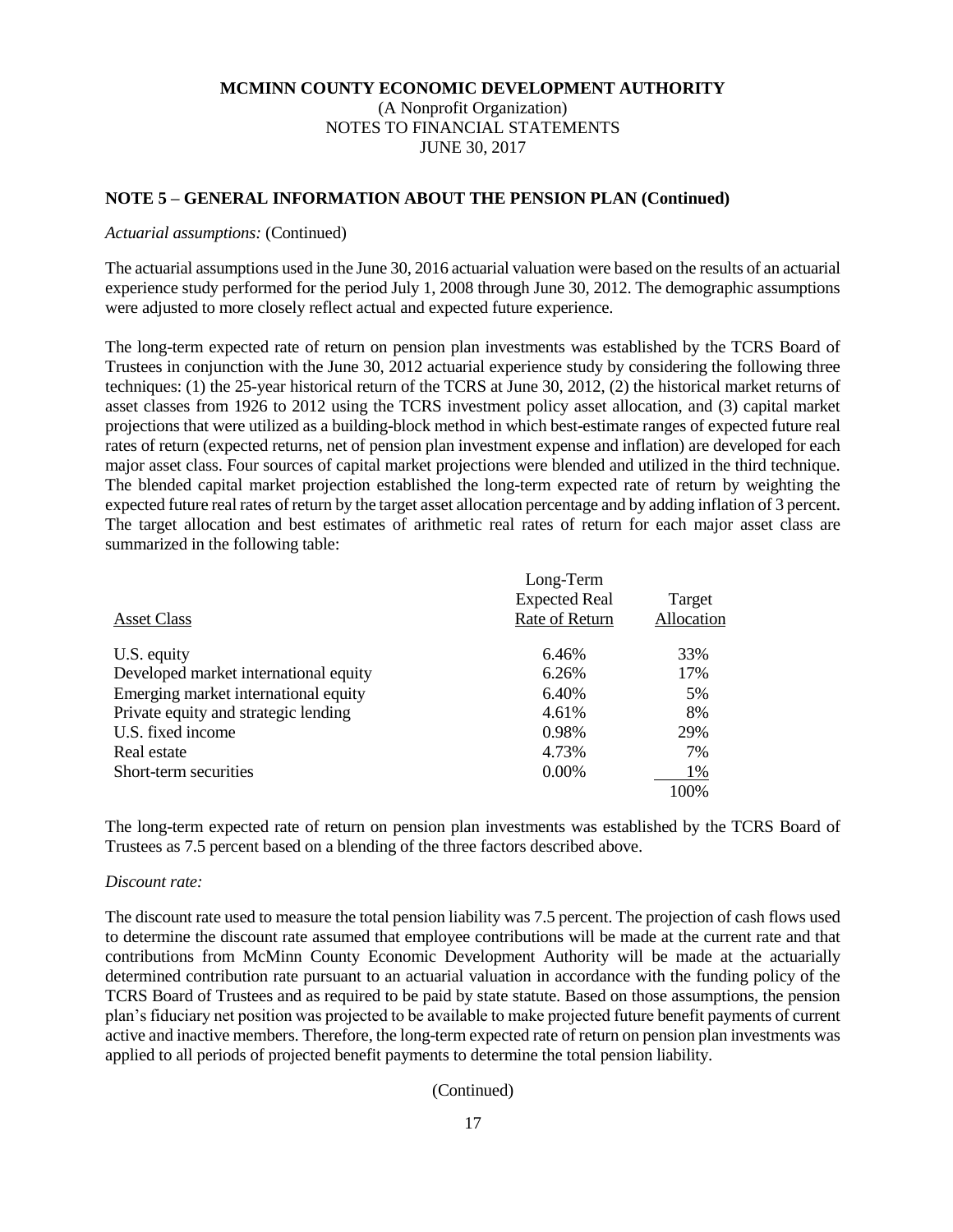JUNE 30, 2017

#### **NOTE 5 – GENERAL INFORMATION ABOUT THE PENSION PLAN (Continued)**

#### **Changes in the Net Pension Liability (Asset)**

|                                         |   | <b>Total Pension</b><br>Liability<br>(a) | Plan Fiduciary<br><b>Net Position</b><br>(b) | Net Pension<br>Liability (Asset)<br>$(a) - (b)$ |
|-----------------------------------------|---|------------------------------------------|----------------------------------------------|-------------------------------------------------|
| <b>Balance at June 30, 2015</b>         | S | 35,603                                   | \$<br>10,797                                 | 24,806                                          |
| Changes for the year:                   |   |                                          |                                              |                                                 |
| Service cost                            |   | 16,359                                   |                                              | 16,359                                          |
| Interest                                |   | 3,897                                    |                                              | 3,897                                           |
| Differences between expected and actual |   |                                          |                                              |                                                 |
| experience                              |   | (6,124)                                  |                                              | (6,124)                                         |
| Contributions - employer                |   |                                          | 14,841                                       | (14, 841)                                       |
| Net investment income                   |   |                                          | 403                                          | (403)                                           |
| Benefit payments, including refunds of  |   |                                          |                                              |                                                 |
| employee contributions                  |   |                                          |                                              |                                                 |
| Administrative expense                  |   |                                          | (151)                                        | 151                                             |
| <b>Net Changes</b>                      |   | 14,132                                   | 15,093                                       | (961)                                           |
| <b>Balance at June 30, 2016</b>         |   | 49,735                                   | 25,890                                       | 23,845                                          |

*Sensitivity of the net pension liability (asset) to changes in the discount rate:*

The following presents the net pension liability (asset) of the Authority calculated using the discount rate of 7.5 percent, as well as what the net pension liability (asset) would be if it were calculated using a discount rate that is 1-percentage-point lower (6.5 percent) or 1-percentage-point higher (8.5 percent) than the current rate:

|                                                  |                           | Current                 |                          |
|--------------------------------------------------|---------------------------|-------------------------|--------------------------|
|                                                  | 1\% Decrease<br>$(6.5\%)$ | Discount<br>Rate (7.5%) | 1% Increase<br>$(8.5\%)$ |
| The Authority's net pension<br>liability (asset) | 32,388                    | 23,845                  | 16,889                   |

#### **Pension Expense (Income) and Deferred Outflows of Resources and Deferred Inflows of Resources Related to Pensions**

#### *Pension expense:*

For the year ended June 30, 2017, McMinn County Economic Development Authority recognized pension expense of \$20,689.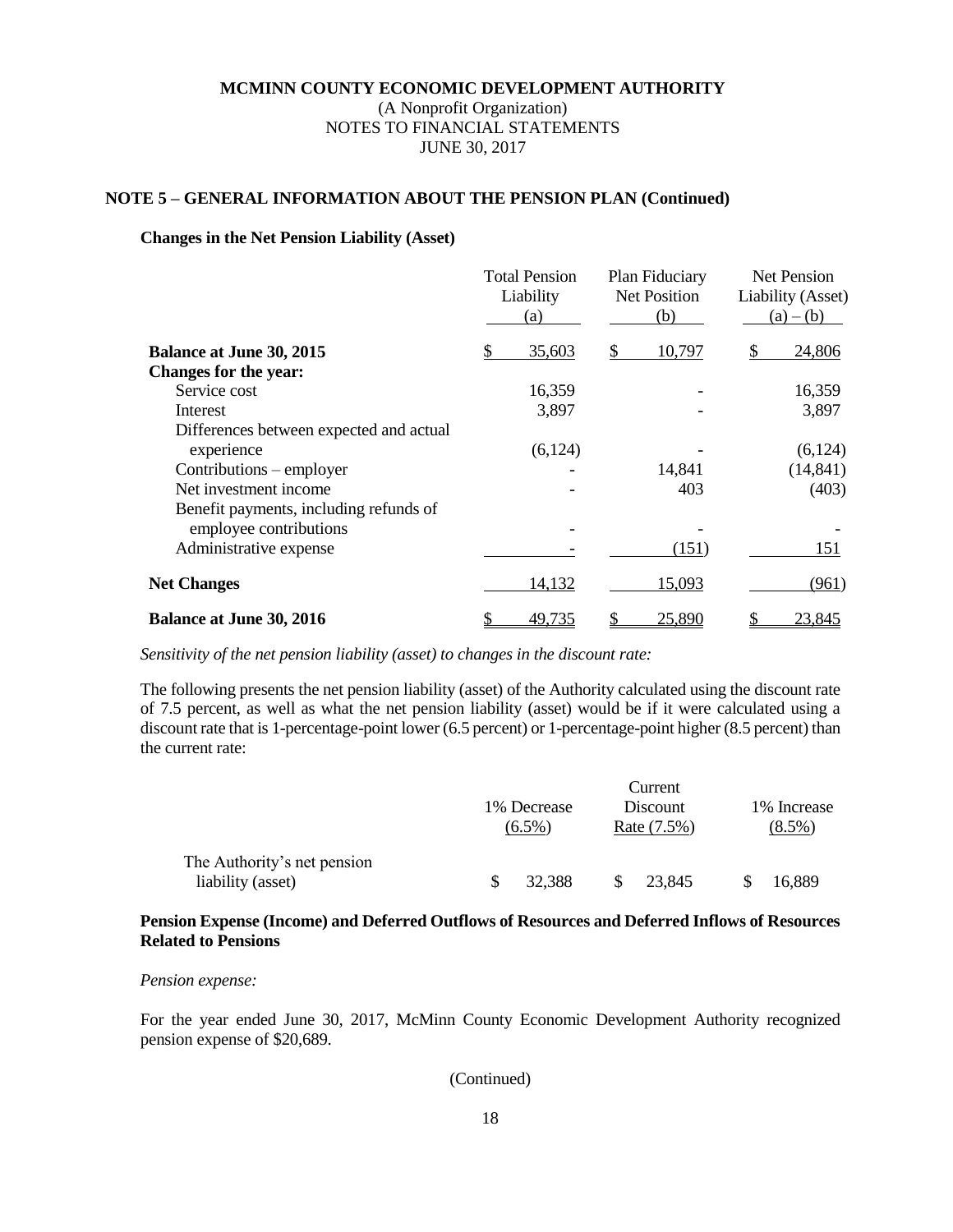#### **NOTE 5 – GENERAL INFORMATION ABOUT THE PENSION PLAN (Continued)**

#### **Pension Expense (Income) and Deferred Outflows of Resources and Deferred Inflows of Resources Related to Pensions (Continued)**

*Deferred outflows of resources and deferred inflows of resources:*

For the year ended June 30, 2017, The Authority reported deferred outflows of resources and deferred inflows of resources related to pensions from the following sources:

|                                                                                                            |   | Deferred<br>Outflows of<br>Resources |   | Deferred<br>Inflows of<br>Resources |
|------------------------------------------------------------------------------------------------------------|---|--------------------------------------|---|-------------------------------------|
| Differences between expected and actual experience<br>Net difference between projected and actual earnings | S | 19,972                               | S | (5,512)                             |
| on pension plan investments                                                                                |   | 962                                  |   |                                     |
| Contributions subsequent to the measurement date                                                           |   |                                      |   |                                     |
| of June 30, 2016                                                                                           |   | 20,689                               |   |                                     |
| Total                                                                                                      |   | 41,623                               |   | (5,512)                             |

The amount shown above for "Contributions subsequent to the measurement date of June 30, 2016," will be recognized as a reduction (increase) to net pension liability (asset) in the following measurement period.

Amounts reported as deferred outflows of resources and deferred inflows of resources related to pensions will be recognized in pension expense as follows:

| Year Ended June 30, |             |
|---------------------|-------------|
| 2018                | \$<br>1.643 |
| 2019                | 1,643       |
| 2020                | 1,643       |
| 2021                | 1,577       |
| 2022                | 1,385       |
| Thereafter          | 7,537       |

In the table shown above, positive amounts will increase pension expense while negative amounts will decrease pension expense.

#### **Payable to the Pension Plan**

At June 30, 2017 The McMinn County Economic Development Authority reported a payable of \$707 for the outstanding amount of contributions to the pension plan required at the year ended June 30, 2017.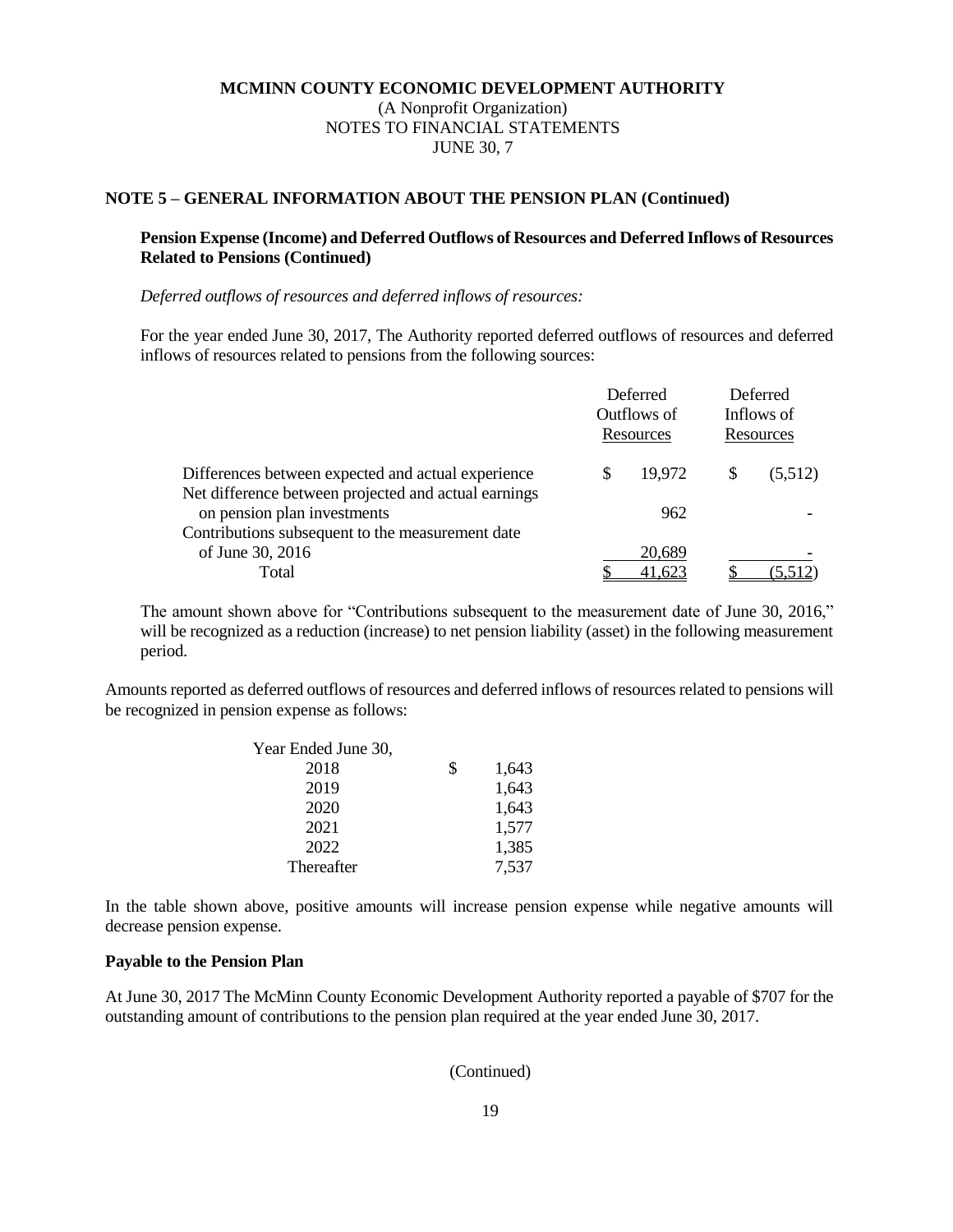## **NOTE 6 - CONCENTRATION OF CREDIT RISK**

Financial instruments which potentially subject the Authority to concentrations of credit risk consist principally of temporary cash investments. At times, cash balances held at financial institutions may be in excess of FDIC insurance limits. The Authority places its temporary cash investments with high-credit, quality financial institutions and, by policy, limits the amount of credit exposure to any one financial institution. At June 30, 2017, cash balances did not exceed FDIC insurance limits. The Authority believes no significant concentration of credit risk exists with respect to these cash investments.

The Authority receives approximately 74% of its annual budget from McMinn County, Cities of Athens and Etowah, and the local Athens utility. This funding could be cut or terminated at any time.

### **NOTE 7 – RISK FINANCING ACTIVITIES**

It is the policy of the Authority to purchase commercial insurance for the risks of losses to which it is exposed. These risks include general liability, property and casualty, worker's compensation, and employee health insurance. Settled claims have not exceeded commercial coverage in any of the past three (3) fiscal years.

#### **NOTE 8 – VACATION AND COMPENSATED ABSENCES**

Employees of McMinn County Economic Development Authority adhere to the Authority's personnel policy regarding vacation and sick leave. The number of vacation days an employee accrues each month is determined by the individual employee's number of years of service. Vacation may be accrued and carried over. Upon termination of employment, the Development Authority will only pay out a maximum of 21 days of accrued vacation days. Sick leave accrues at a rate of eight (8) hours per month. There is no pay out for accrued sick leave upon termination of employment. No accrual was required for compensated absences and vacation at June 30, 2017.

#### **NOTE 9 – SUBSEQUENT EVENTS**

The date to which events occurring after June 30, 2017, the date of the most recent balance sheet, have been evaluated for possible adjustment to the financial statements or disclosures is November 29, 2017, which is the date on which the financial statements were issued.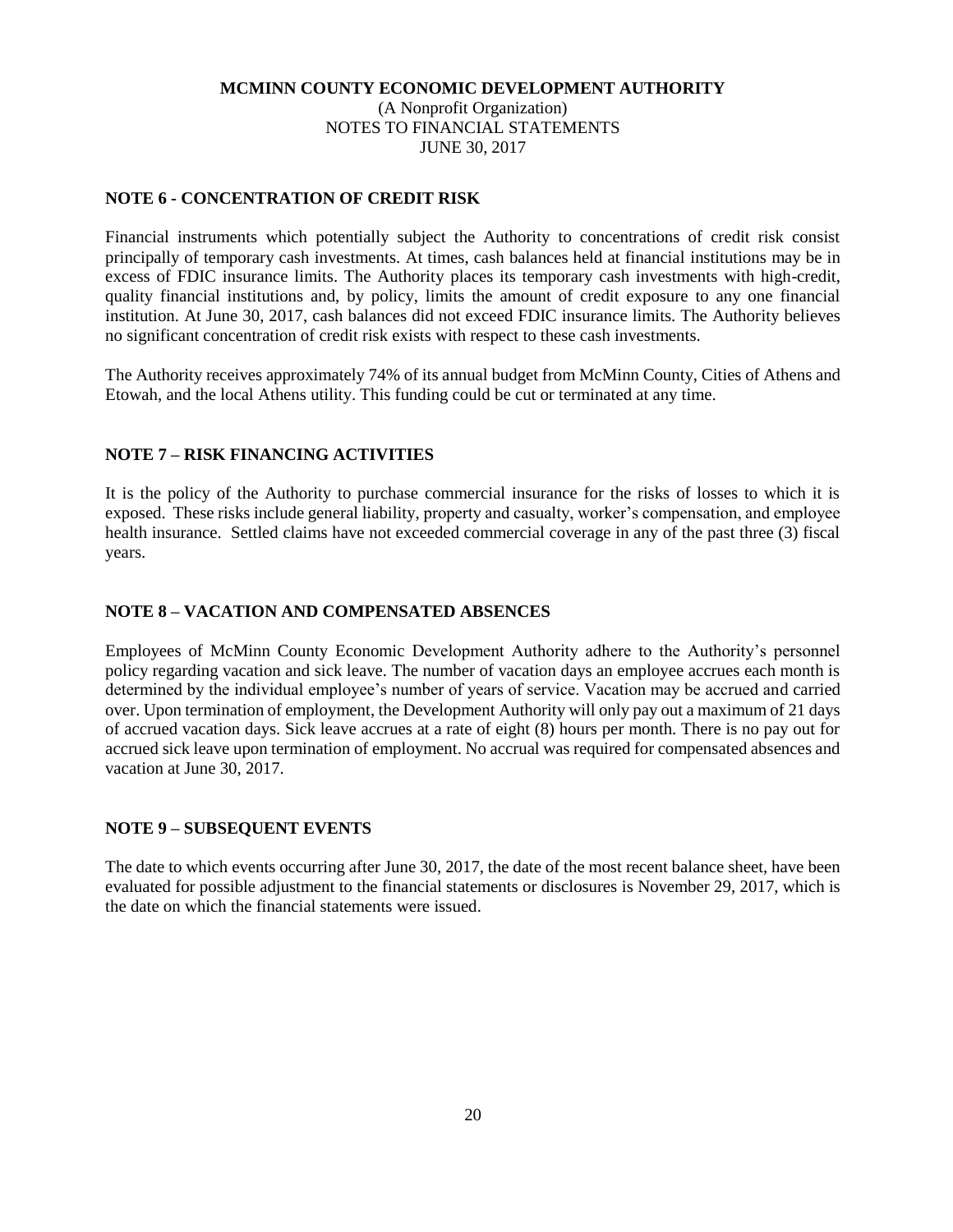## **MCMINN COUNTY ECONOMIC DEVELOPMENT AUTHORITY** McMinn County, Tennessee

REQUIRED SUPPLEMENTARY INFORMATION

June 30, 2017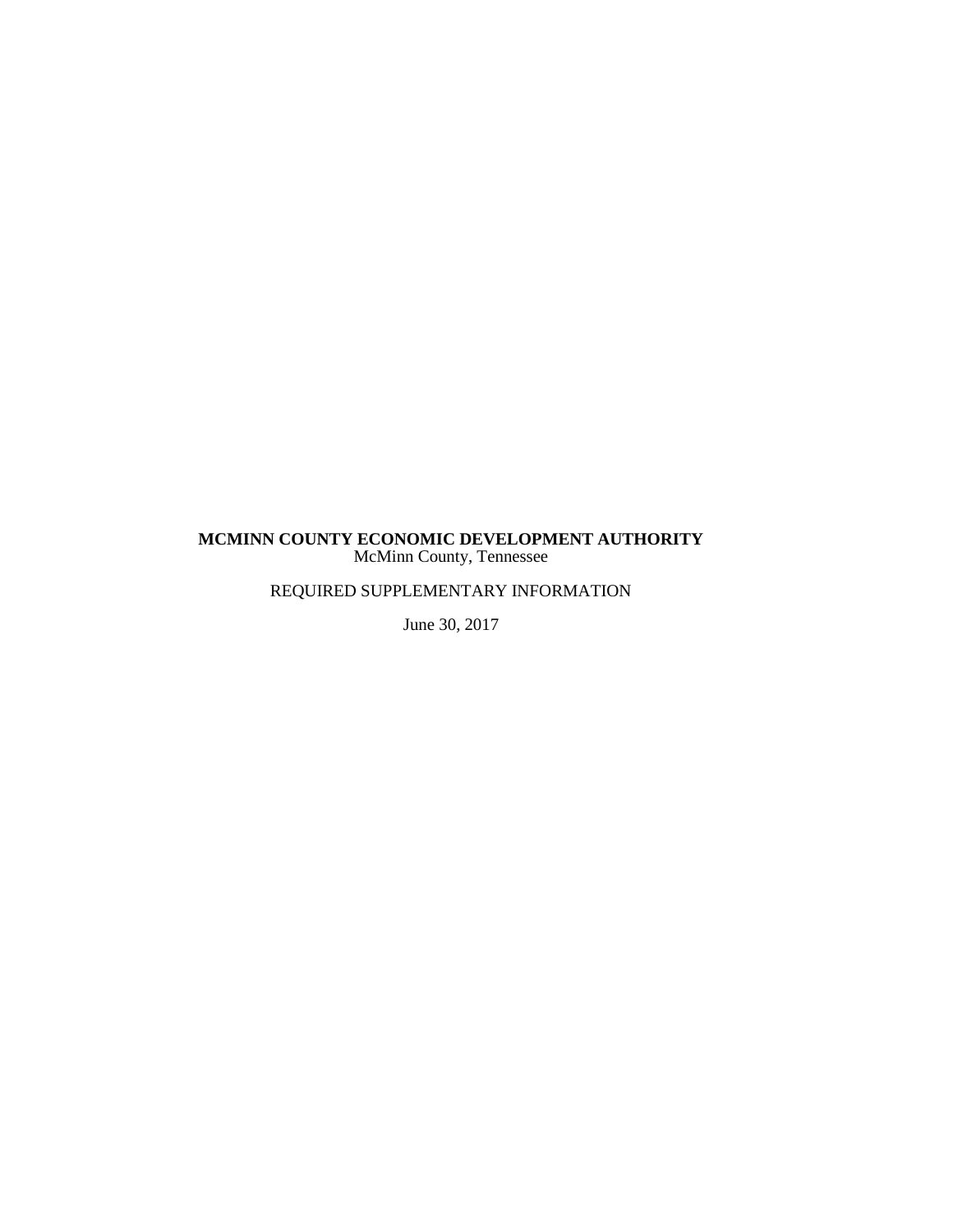## SCHEDULE OF CHANGES IN NET PENSION LIABILITY (ASSET) AND RELATED RATIOS BASED ON PARTICIPATION IN THE PUBLIC EMPLOYEE PENSION PLAN OF TCRS Last Fiscal Year Ended June 30,

|                                                                  |                         | 2015   |               | 2016     |
|------------------------------------------------------------------|-------------------------|--------|---------------|----------|
| <b>Total pension liability (asset)</b>                           |                         |        |               |          |
| Service cost                                                     | \$                      | 10,825 | \$            | 16,359   |
| Interest                                                         |                         | 812    |               | 3,897    |
| Changes in benefit terms                                         |                         |        |               |          |
| Differences between actual & expected experience                 |                         | 23,966 |               | (6, 124) |
| Change of assumptions                                            |                         |        |               |          |
| Benefit payments, including refunds of employee<br>contributions |                         |        |               |          |
| Net change in total pension liability                            |                         | 35,603 |               | 14,132   |
| <b>Total pension liability-beginning</b>                         |                         |        |               | 35,603   |
| Total pension liability-ending (a)                               |                         | 35,603 |               | 49,735   |
| <b>Plan fiduciary net position</b>                               |                         |        |               |          |
| Contributions – employer                                         | \$                      | 10,825 | \$            | 14,841   |
| Contributions – employee                                         |                         |        |               |          |
| Net investment income                                            |                         | 74     |               | 403      |
| Benefit payments, including refunds of employee                  |                         |        |               |          |
| contributions                                                    |                         |        |               |          |
| Administrative expense                                           |                         | (102)  |               | (151)    |
| Other                                                            |                         |        |               |          |
| Net change in plan fiduciary net position                        | $\overline{\mathtt{u}}$ | 10,797 |               | 15,093   |
| Plan fiduciary net position – beginning                          |                         |        |               | 10,797   |
| Plan fiduciary net position – ending $(b)$                       |                         | 10,797 |               | 25,890   |
| Net Pension Liability (asset)-ending $(a) - (b)$                 | \$                      | 24,806 | $\mathcal{P}$ | 23,845   |

\*\* GASB 68 requires a 10-year schedule for this data to be presented starting with the implementation of GASB 68. The information in this schedule is not required to be presented retroactively prior to the implementation date. Please refer to previously supplied date from TCRS GASB website for prior years' date, if needed.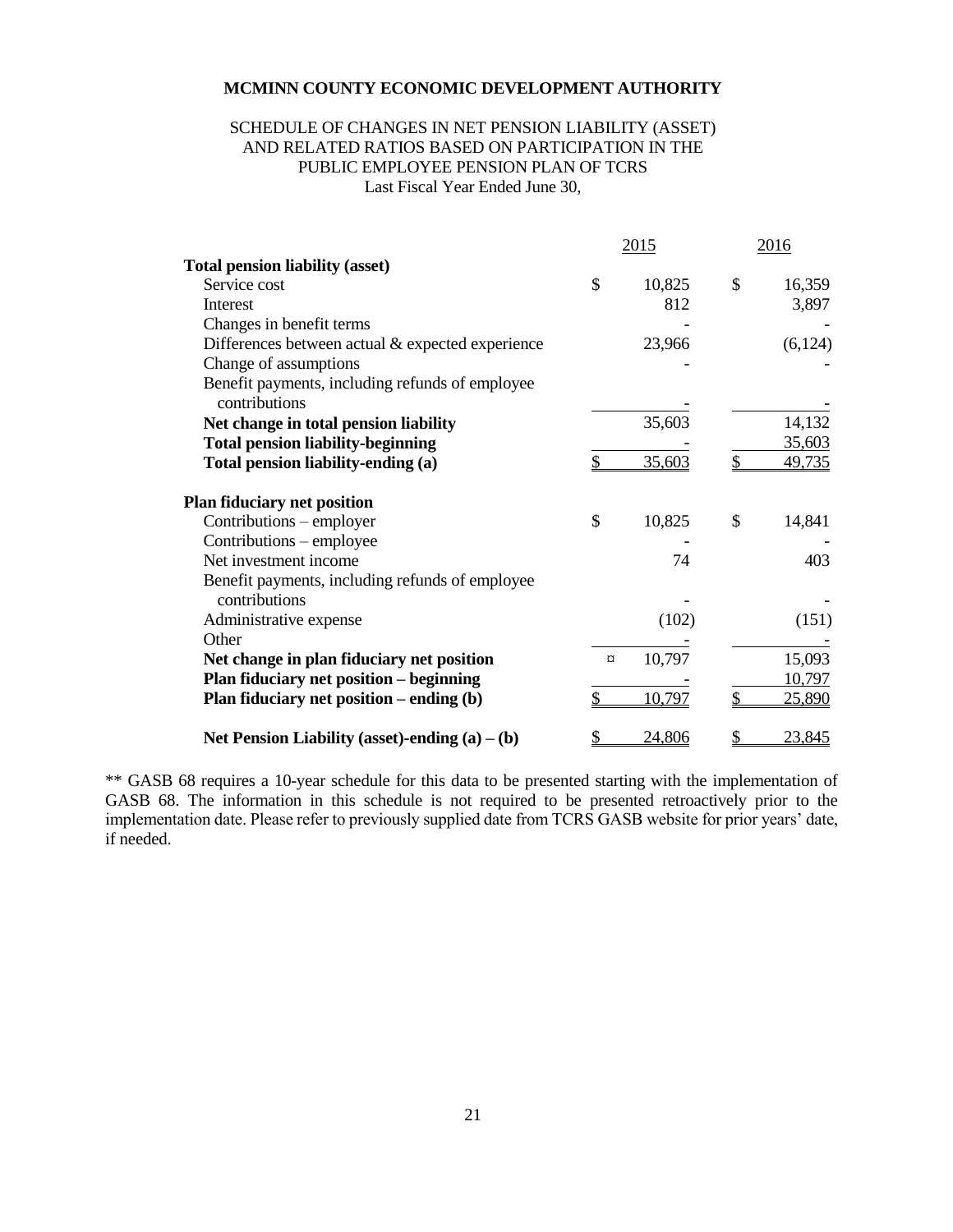#### SCHEDULES OF REQUIRED SUPPLEMENTARY INFORMATION\*\*

#### Schedule of Changes in Net Pension Liability (Asset) and Related Ratios (Continued) Based on Participation in the Public Employee Pension Plan of the TCRS Last Fiscal Year Ending June 30,

|                                                                           |     | 2015   |  | 2016      |  |
|---------------------------------------------------------------------------|-----|--------|--|-----------|--|
| Plan fiduciary net position as a percentage of<br>total pension liability |     | 30.33% |  | 52.06%    |  |
| <b>Covered payroll</b>                                                    | \$. | 83.723 |  | \$114,780 |  |
| Net pension liability (asset) as a percentage of<br>covered payroll       |     | 29.63% |  | 20.77%    |  |

\*\* GASB 68 requires a 10-year schedule for this data to be presented starting with the implementation of GASB 68. The information in this schedule is not required to be presented retroactively prior to the implementation date. Please refer to previously supplied date from TCRS GASB website for prior years' date, if needed.

#### **SCHEDULE OF CONTRIBUTIONS\*\***

## **Based On Participation In The Public Employee Pension Plan of TCRS Past Fiscal Year Ended June 30,**

|                                                                                                             | 2015      | 2016         | 2017        |
|-------------------------------------------------------------------------------------------------------------|-----------|--------------|-------------|
| Actuarially determined contribution                                                                         | 10,825    | \$<br>14,841 | 14,841<br>S |
| Contributions in relation to the actuarially<br>determined contribution<br>Contribution deficiency (excess) | (10, 825) | (14,841)     | 14,841      |
| Covered-employee payroll<br>Contributions as a percentage covered -                                         | 83,723    | 114,780<br>S | 114,789     |
| employee payroll                                                                                            | 12.93%    | 12.93%       | 12.93%      |

\*\* GASB 68 requires a 10-year schedule for this data to be presented starting with the implementation of GASB 68. The information in this schedule is not required to be presented retroactively prior to the implementation date. Please refer to previously supplied date from TCRS GASB website for prior years' date, if needed.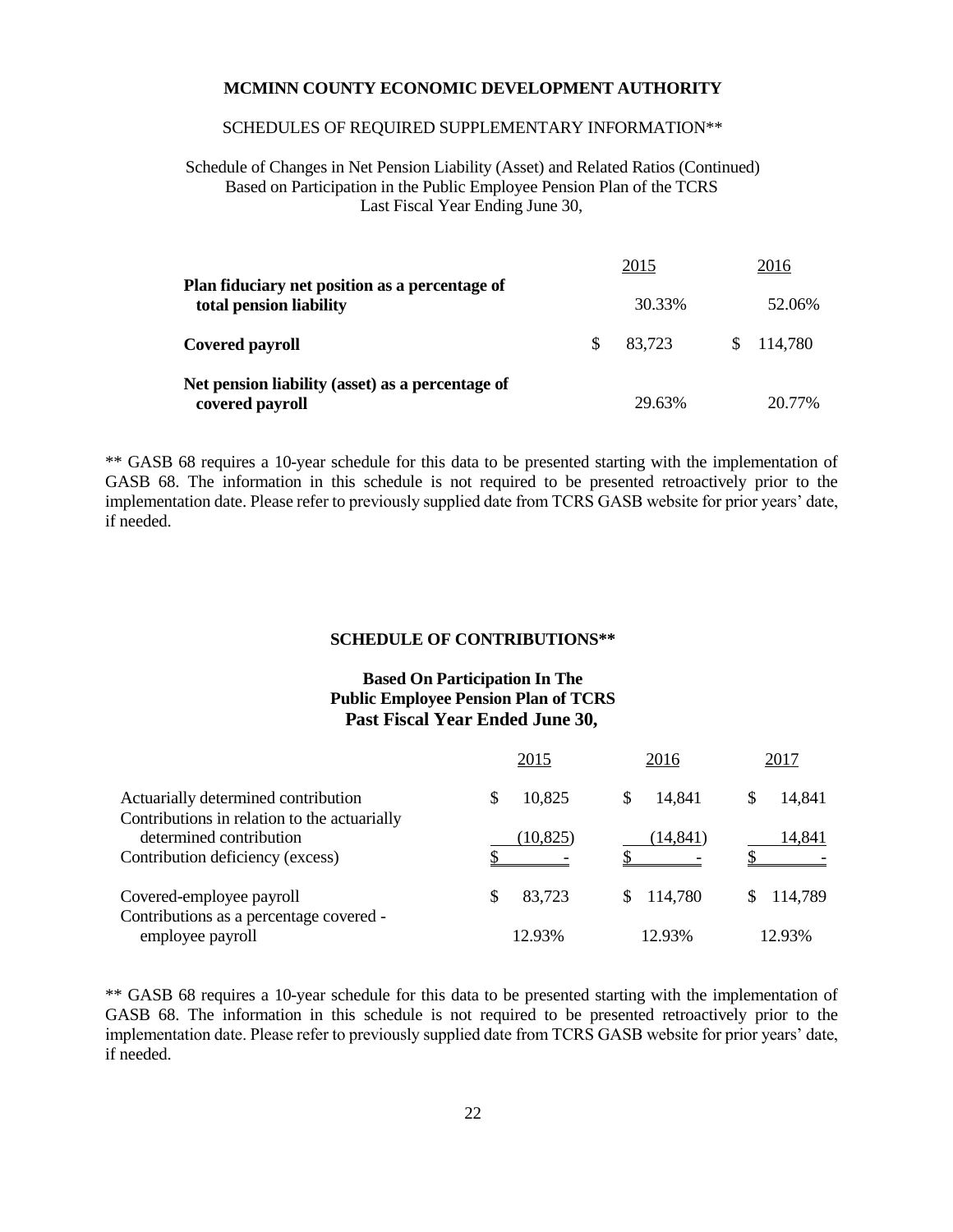#### NOTES TO REQUIRED SUPPLEMENTARY SCHEDULES PRESENTED ON PAGES 21-22 For the Fiscal Year Ended June 30, 2017

#### *Valuation date:*

Actuarially determined contribution rates for 2017 were calculated based on the June 30, 2015 actuarial valuation.

#### *Methods and assumptions used to determine contribution rates:*

| Actuarial cost method            | Frozen initial liability                                                                                |
|----------------------------------|---------------------------------------------------------------------------------------------------------|
| Amortization method              | Level dollar, closed (not to exceed 20 years)                                                           |
| Remaining amortization period    | Varies by year                                                                                          |
| Asset valuation                  | 10-year smoothed with a 20 percent corridor to market value                                             |
| Inflation                        | 3.0 percent                                                                                             |
| Salary increases                 | Graded salary ranges from 8.97 to 3.71 percent based on age,<br>including inflation                     |
| <b>Investment Rate of Return</b> | 7.5 percent, net of investment expense, including inflation                                             |
| Retirement age                   | Pattern of retirement determined by experience study                                                    |
| Mortality                        | Customized table based on actual experience including an<br>adjustment for some anticipated improvement |
| Cost of Living Adjustments       | 2.5 percent                                                                                             |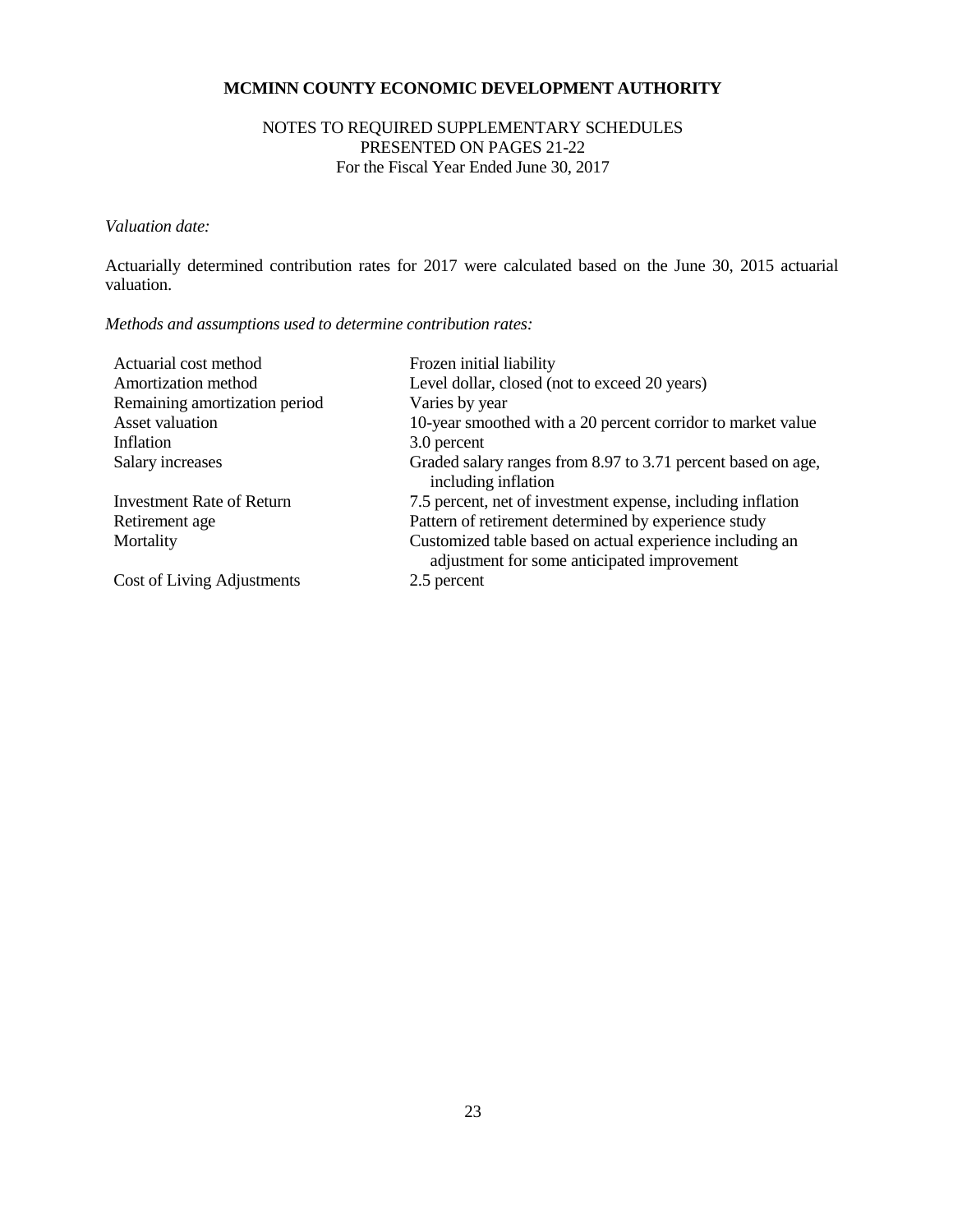INDEPENDENT AUDITOR'S REPORT ON INTERNAL CONTROL OVER FINANCIAL REPORTING AND ON COMPLAINCE AND OTHER MATTERS BASED ON AN AUDIT OF FINANCIAL STATEMENTS PERFORMED IN ACCORDANCE WITH *GOVERNMENT AUDITING STANDARDS*

June 30, 2017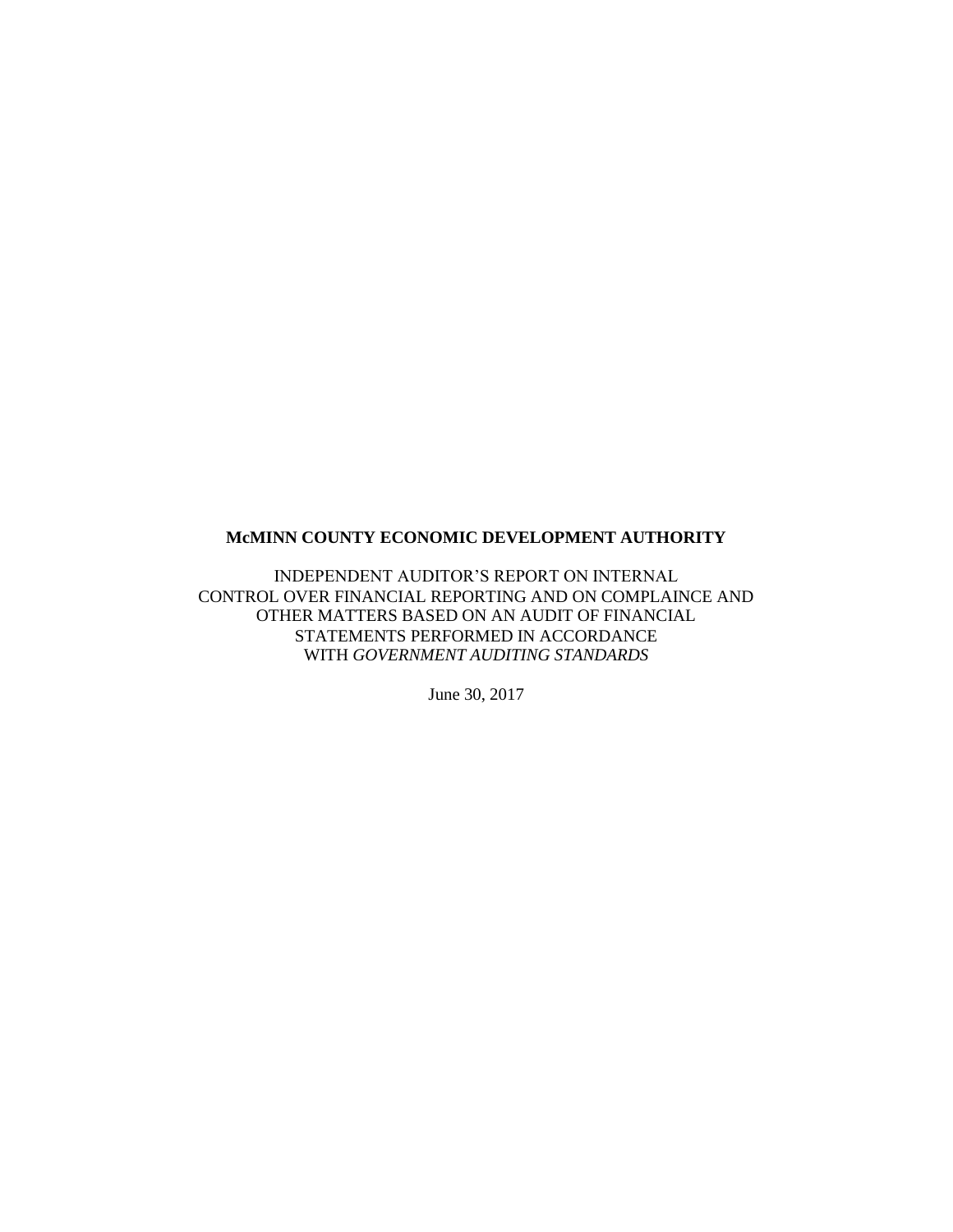

428 Marilyn Lane Joe S. Ingram, CPA **Alcoa, Tennessee 37701** Alcoa, Tennessee 37701

Lonas D. Overholt, CPA 865-984-1040 Robert L. Bean, CPA Facsimile Service Controllers and the Controllers of the Controllers of the Facsimile Service Controllers and the Facsimile Service Controllers and the Facsimile Service Controllers and the Facsimile Se

865-982-1665

## INDEPENDENT AUDITORS' REPORT ON INTERNAL CONTROL OVER FINANCIAL REPORTING AND ON COMPLAINCE AND OTHER MATTERS BASED ON AN AUDIT OF FINANCIAL STATEMENTS PERFORMED IN ACCORDANCE WITH *GOVERNMENT AUDITING STANDARDS*

To the Board of Directors McMinn County Economic Development Authority

We have audited, in accordance with the auditing standards generally accepted in the United States of America and the standards applicable to financial audits contained in *Government Auditing Standards* issued by the Comptroller General of the United States, the financial statements of the business-type activities of McMinn County Economic Development Authority, as of and for the year ended June 30, 2017, and the related notes to the financial statements, which collectively comprise McMinn County Economic Development Authority's basic financial statements, and have issued our report thereon dated November 29, 2017.

### **Internal Control over Financial Reporting**

In planning and performing our audit of the financial statements, we considered McMinn County Economic Development Authority's internal control over financial reporting (internal control) to determine the audit procedures that are appropriate in the circumstances for the purpose of expressing our opinions on the financial statements, but not for the purpose of expressing an opinion on the effectiveness of McMinn County Economic Development Authority's internal control.

A *deficiency in internal control* exists when the design or operation of a control does not allow management or employees, in the normal course of performing their assigned functions, to prevent, or detect and correct, misstatements on a timely basis. A *material weakness* is a deficiency, or a combination of deficiencies, in internal control, such that there is a reasonable possibility that a material misstatement of the entity's financial statements will not be prevented, or detected and corrected on a timely basis. A *significant deficiency* is a deficiency, or a combination of deficiencies, in internal control that is less severe than a material weakness, yet important enough to merit attention by those charged with governance.

Our consideration of internal control was for the limited purpose described in the first paragraph of this section and was not designed to identify all deficiencies in internal control that might be material weaknesses or, significant deficiencies. Given these limitations, during our audit we did not identify any deficiencies in internal control that we consider to be material weaknesses. However, material weaknesses may exist that have not been identified.

#### **Compliance and Other Matters**

As part of obtaining reasonable assurance about whether McMinn County Economic Development Authority's financial statements are free from material misstatements, we performed tests of its compliance with certain provisions of laws, regulations, contracts, and grant agreements, noncompliance with which could have a direct and material effect on the determination of financial statement amounts.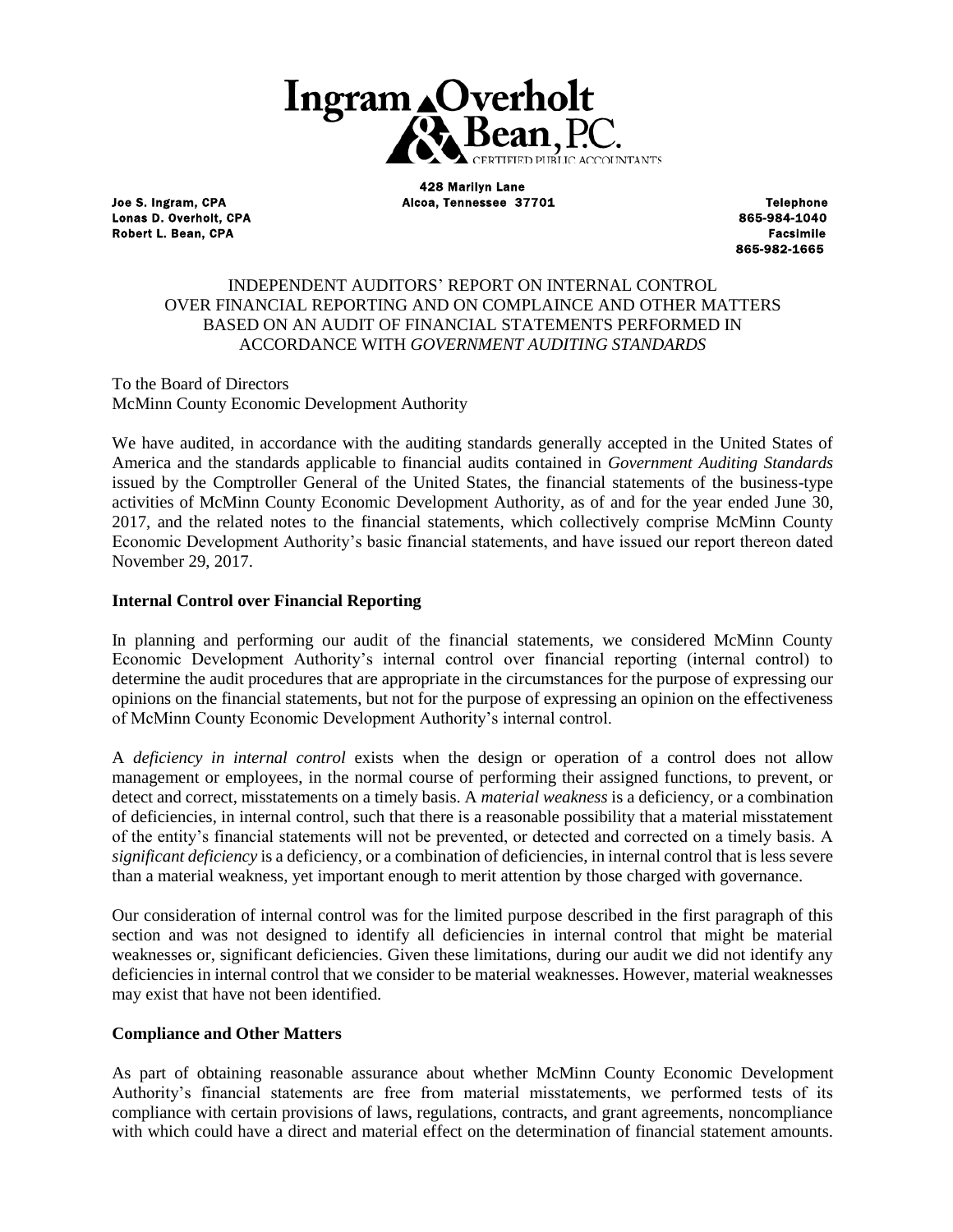However, providing an opinion on compliance with those provisions was not an objective of our audit, and accordingly, we do not express such an opinion. The results of our tests disclosed no instances of noncompliance or other matters that are required to be reported under *Government Auditing Standards*.

## **Purpose of Report**

The purpose of this report is solely to describe the scope of our testing of internal control and compliance and the results of that testing, and not to provide an opinion on the effectiveness of the entity's internal control or on compliance. This report is an integral part of an audit performed in accordance with *Government Auditing Standards* in considering the entity's internal control and compliance. Accordingly, this communication is not suitable for any other purpose.

# *Ingram, Overholt & Bean, PC*

Alcoa, Tennessee November 29, 2017